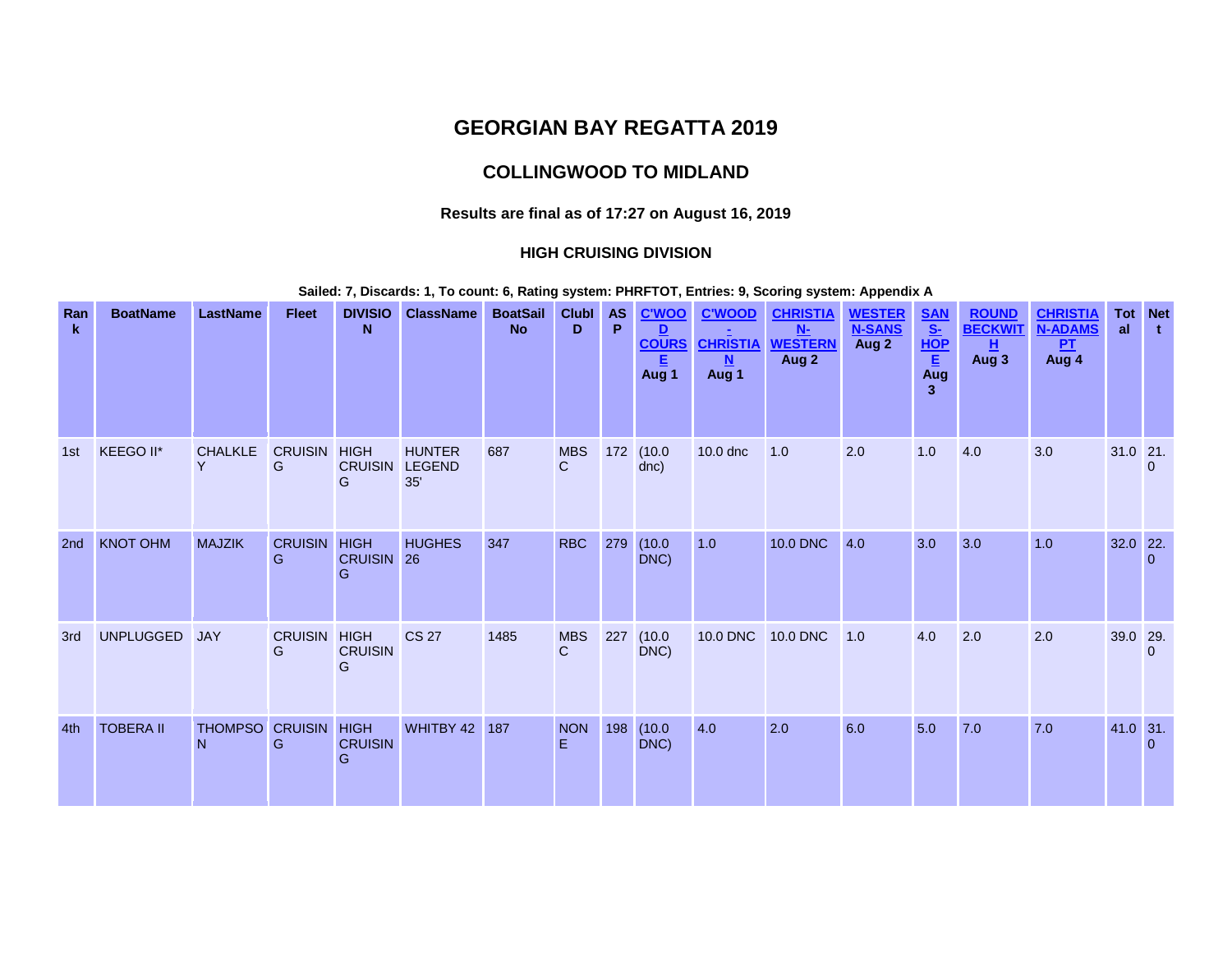| 5th | NINTH WAVE COLE              |                                 | <b>CRUISIN HIGH</b><br>G | <b>CRUISIN</b><br>G                | <b>CATALINA</b><br>32       | 696  | <b>MBS</b><br>C.           | 183 (10.0<br>DNC) | 3.0             | 3.0             | 7.0          | 7.0                | 5.0          | 6.0             | 41.0 31. | $\Omega$       |
|-----|------------------------------|---------------------------------|--------------------------|------------------------------------|-----------------------------|------|----------------------------|-------------------|-----------------|-----------------|--------------|--------------------|--------------|-----------------|----------|----------------|
| 6th | WINDHOVER* FINDLAY           |                                 | <b>CRUISIN</b><br>G      | <b>HIGH</b><br><b>CRUISIN</b><br>G | <b>CATALINA</b><br>350-1 WK | 120  | <b>RBC</b>                 | 188 (10.0<br>DNC) | 5.0             | 4.0             | 5.0          | 8.0                | 10.0 DNC 5.0 |                 | 47.0 37. | $\Omega$       |
| 7th | <b>MOONSHAD</b><br><b>OW</b> | <b>SESTON</b>                   | <b>CRUISIN</b><br>G      | <b>HIGH</b><br><b>CRUISIN</b><br>G | <b>ENDEAVO</b><br><b>UR</b> | 356  | THYC 224 (10.0             | DNC)              | 2.0             | 10.0 DNC        | 3.0          | 10.0<br><b>DNC</b> | 10.0 DNC 4.0 |                 | 49.0 39. | $\overline{0}$ |
| 8th | ARIADNA*                     | VARMAND CRUISIN<br>$\mathsf{A}$ | G                        | <b>HIGH</b><br><b>CRUISIN</b><br>G | <b>HUNTER</b><br>35         | 27   | <b>CWY</b><br>$\mathsf{C}$ | 172 (10.0<br>DNC) | <b>10.0 DNC</b> | <b>10.0 DNC</b> | 10.0 DNC 2.0 |                    | 1.0          | <b>10.0 DNC</b> | 53.0 43. | $\Omega$       |
| 9th | TRINITY*                     | <b>WORKMA</b><br>N <sub>1</sub> | <b>CRUISIN HIGH</b><br>G | CRUISIN 34<br>G                    | <b>HUNTER</b>               | H340 | <b>RBC</b>                 | 178 (10.0<br>DNC) | 10.0 DNC        | <b>10.0 DNC</b> | 8.0          | 6.0                | 6.0          | 10.0 DNC        | 60.0 50. | $\Omega$       |

## **HIGH FLYING DIVISION**

| Ran<br>k        | <b>BoatName</b>                          | <b>LastName</b>     | <b>Fleet</b>      | <b>DIVISIO</b><br>N          | <b>ClassNam BoatSailN</b><br>e | $\mathbf{o}$ | ClubI<br>D       | AS<br>P. | <b>C'WOO</b><br>$\mathbf{D}$<br><b>COURS</b><br>旧<br>Aug 1 | C'WOOD -<br><b>CHRISTIA</b><br>$\mathbf{M}$<br>Aug 1 | <b>CHRISTIA</b><br>$N$ -<br><b>WESTERN</b><br>Aug 2 | <b>WESTER</b><br><b>N-SANS</b><br>Aug 2 | <b>SANS</b><br>Ξ.<br><b>HOPE</b><br>Aug<br>3 | <b>ROUND</b><br><b>BECKWIT</b><br>且<br>Aug 3 | <b>CHRISTIA</b><br><b>N-ADAMS</b><br><u>PT</u><br>Aug 4 | <b>Tota Net</b> | t. |
|-----------------|------------------------------------------|---------------------|-------------------|------------------------------|--------------------------------|--------------|------------------|----------|------------------------------------------------------------|------------------------------------------------------|-----------------------------------------------------|-----------------------------------------|----------------------------------------------|----------------------------------------------|---------------------------------------------------------|-----------------|----|
| 1st             |                                          | SHANNON OWSTON R    | <b>FLYIN</b><br>G | <b>HIGH</b><br><b>FLYING</b> | C&C 30<br>>506                 | 428          | <b>RBC</b>       | 182      |                                                            | 1.0                                                  | (4.0)                                               | 3.0                                     | 1.0                                          | 3.0                                          | 1.0                                                     | 13.0 9.0        |    |
| 2 <sub>nd</sub> | <b>ODDS</b><br><b>AND</b><br><b>ENDS</b> | WOOLNOUG FLYIN<br>H | G                 | <b>HIGH</b><br><b>FLYING</b> | <b>ABBOTT</b><br>33            | 41           | <b>CWY</b><br>C. | 123      |                                                            | 2.0                                                  | 2.0                                                 | 2.0                                     | 2.0                                          | 1.0                                          | (5.0)                                                   | $14.0$ 9.0      |    |

### **Sailed: 6, Discards: 1, To count: 5, Rating system: PHRFTOT, Entries: 5, Scoring system: Appendix A**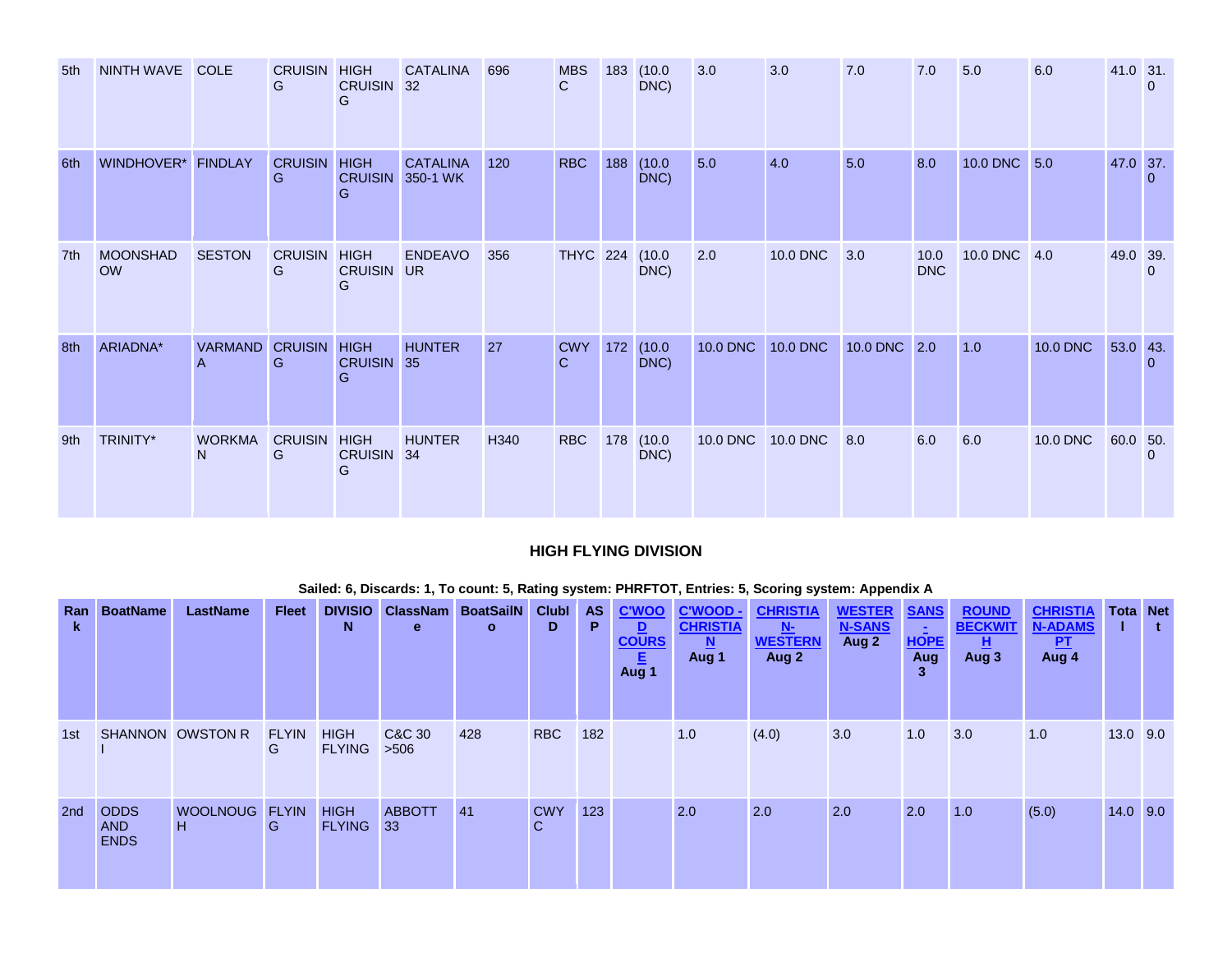| 3rd |               | QAMOTIQ OWSTON E | <b>FLYIN</b><br>G | <b>HIGH</b><br><b>FLYING</b> | <b>GORMAN</b><br><b>EXPRESS</b><br>35 | 54363 | <b>RBC</b>      | 123 | 3.0   | 1.0         | (5.0) | 4.0 | 5.0     | 3.0 | $21.0$ 16. |          |
|-----|---------------|------------------|-------------------|------------------------------|---------------------------------------|-------|-----------------|-----|-------|-------------|-------|-----|---------|-----|------------|----------|
| 4th | <b>ARDA</b>   | WARMELINK FLYIN  | G                 | <b>HIGH</b><br><b>FLYING</b> | <b>GOMAN</b><br><b>EXP 30</b>         | 16    | <b>RBC</b>      | 151 | (5.0) | 3.0         | 1.0   | 3.0 | 5.0 SCP | 4.0 | 21.0 16.   | 0        |
| 5th | <b>D NUTS</b> | ASSORTE CAMPBELL | <b>FLYIN</b><br>G | <b>HIGH</b><br><b>FLYING</b> | C&C 34                                | 64135 | <b>MBSC 141</b> |     | 4.0   | $(6.0$ ret) | 4.0   | 5.0 | 2.0     | 2.0 | 23.0 17.   | $\Omega$ |

### **HIGH WHITE DIVISION**

|                 |                                             |                 |                   |                             |                                           |              |                          |     |                                                  |                                                            | Sailed: 6, Discards: 1, To count: 5, Rating system: PHRFTOT, Entries: 7, Scoring system: Appendix A |                                         |                                                           |                                              |                                                       |                 |                |
|-----------------|---------------------------------------------|-----------------|-------------------|-----------------------------|-------------------------------------------|--------------|--------------------------|-----|--------------------------------------------------|------------------------------------------------------------|-----------------------------------------------------------------------------------------------------|-----------------------------------------|-----------------------------------------------------------|----------------------------------------------|-------------------------------------------------------|-----------------|----------------|
| Ran<br>k.       | <b>BoatName</b>                             | <b>LastName</b> | <b>Fleet</b>      | N                           | DIVISIO ClassNam BoatSailN ClubID AS<br>e | $\mathbf{o}$ |                          | P.  | <b>C'WOO</b><br>D.<br><b>COURS</b><br>固<br>Aug 1 | <b>C'WOOD -</b><br><b>CHRISTIA</b><br>$\mathbf N$<br>Aug 1 | <b>CHRISTIA</b><br>$N$ -<br><b>WESTERN</b><br>Aug 2                                                 | <b>WESTER</b><br><b>N-SANS</b><br>Aug 2 | <b>SANS</b><br>$\frac{\frac{1}{HOP}}{\frac{E}{Aug}}$<br>3 | <b>ROUND</b><br><b>BECKWIT</b><br>н<br>Aug 3 | <b>CHRISTIA</b><br><b>N-ADAMS</b><br>$rac{PT}{Aug 4}$ | <b>Tota Net</b> | t.             |
| 1st             | <b>SUNDANCE</b>                             | <b>THURLEY</b>  | <b>WHIT</b><br>E. | <b>HIGH</b><br><b>WHITE</b> | PEARSON 230<br>28                         |              | <b>MBSC</b>              | 222 |                                                  | 1.0                                                        | $(8.0$ RET)                                                                                         | 3.0                                     | 1.0                                                       | 1.0                                          | 1.0                                                   | 15.0 7.0        |                |
| 2 <sub>nd</sub> | <b>MISTRAL</b>                              | <b>VISSER</b>   | <b>WHIT</b><br>E. | <b>HIGH</b><br><b>WHITE</b> | <b>MIRAGE</b><br>29                       | 134          | <b>BARRI</b> 205<br>E YC |     |                                                  | (2.0)                                                      | 1.0                                                                                                 | 1.0                                     | 2.0                                                       | 2.0                                          | 2.0                                                   | $10.0$ 8.0      |                |
| 3rd             | <b>SHEER</b><br>CONNECTIO<br>N <sub>1</sub> | <b>TWIGG</b>    | <b>WHIT</b><br>E. | <b>HIGH</b><br><b>WHITE</b> | C&C 30                                    | 64131        | <b>CWYC</b> 201          |     |                                                  | 4.0                                                        | 2.0                                                                                                 | 2.0                                     | (5.0)                                                     | 3.0                                          | 3.0                                                   | 19.0 14.        | $\mathbf{0}$   |
| 4th             | <b>FANTASY</b>                              | <b>LUCAS</b>    | <b>WHIT</b><br>E  | <b>HIGH</b><br><b>WHITE</b> | C&C<br><b>CORVETT</b><br>F                | 10295        | <b>MBSC</b>              | 203 |                                                  | (5.0)                                                      | 4.0                                                                                                 | 4.0                                     | 3.0                                                       | 4.0                                          | 4.0                                                   | 24.0 19.        | $\overline{0}$ |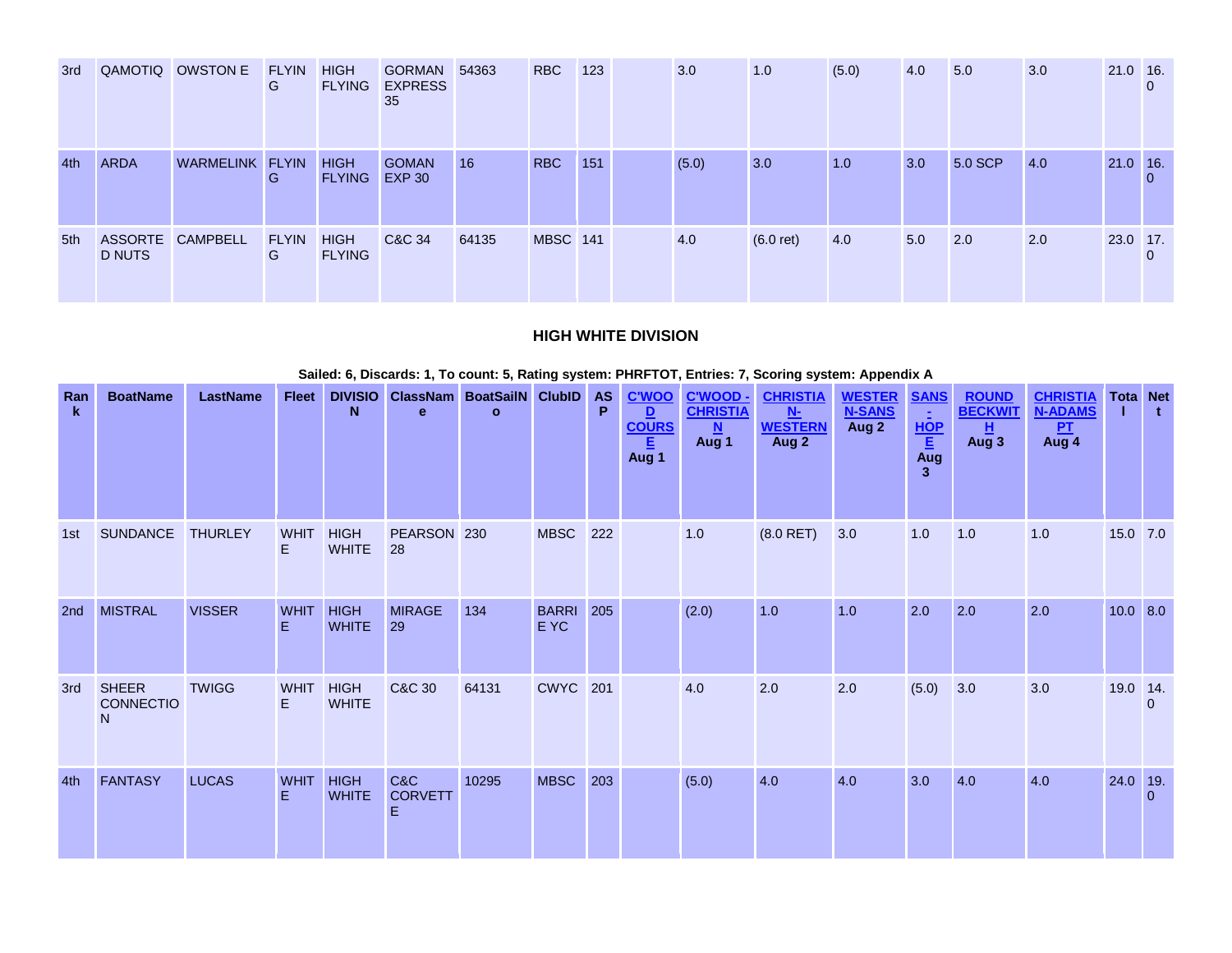| 5th | <b>WINDMAGIC BURKE</b> |                      | <b>WHIT</b><br>E. | <b>HIGH</b><br><b>WHITE</b> | C&C 30 | 272   | <b>CWYC</b> 211 |  | 6.0                    | 3.0            | 6.0     | 6.0 | $(8.0$ DNC $)$ 8.0 DNC |                | 37.0 29. |  |
|-----|------------------------|----------------------|-------------------|-----------------------------|--------|-------|-----------------|--|------------------------|----------------|---------|-----|------------------------|----------------|----------|--|
| 6th | WINDANCE*              | <b>BOND</b>          | <b>WHIT</b><br>E  | <b>HIGH</b><br><b>WHITE</b> | C&C 30 | 24152 | <b>CWYC</b> 230 |  | 3.0                    | $(8.0$ DNC $)$ | 8.0 DNC | 4.0 | 8.0 DNC                | <b>8.0 DNC</b> | 39.0 31. |  |
| 7th | <b>Cirius</b>          | SANGIULIAN WHIT<br>O | Е.                | <b>HIGH</b><br><b>WHITE</b> | C&C30  | 272a  | <b>CWYC</b> 213 |  | $(8.0$ DNC $)$ 8.0 DNC |                | 5.0     | 7.0 | 8.0 DNC                | 8.0 DNC        | 44.0 36. |  |

## **LOW CRUISING DIVISION**

|                    |                               |                              |                     |                                       |                                              |                              |             |     |                                             |                                                       | Sailed: 6, Discards: 1, To count: 5, Rating system: PHRFTOT, Entries: 8, Scoring system: Appendix A |                                         |                                                                                                                   |                                                     |                                                  |                      |          |
|--------------------|-------------------------------|------------------------------|---------------------|---------------------------------------|----------------------------------------------|------------------------------|-------------|-----|---------------------------------------------|-------------------------------------------------------|-----------------------------------------------------------------------------------------------------|-----------------------------------------|-------------------------------------------------------------------------------------------------------------------|-----------------------------------------------------|--------------------------------------------------|----------------------|----------|
| Ran<br>$\mathbf k$ | <b>BoatName</b>               | <b>LastName</b>              | <b>Fleet</b>        | <b>DIVISIO</b><br>N                   | <b>ClassNa</b><br>me                         | BoatSail ClubID<br><b>No</b> |             | P   | AS C'WOO<br>D<br><b>COUR</b><br>SE<br>Aug 1 | <b>C'WOOD</b><br><b>CHRISTI</b><br><b>AN</b><br>Aug 1 | <b>CHRISTIA</b><br>N-<br><b>WESTER</b><br>N<br>Aug 2                                                | <b>WESTER</b><br><b>N-SANS</b><br>Aug 2 | <b>SAN</b><br>$\frac{\underline{\underline{\mathsf{S}}}{\vdots}}{\underline{\underline{\mathsf{E}}}}$<br>Aug<br>3 | <b>ROUND</b><br><b>BECKWI</b><br><b>TH</b><br>Aug 3 | <b>CHRISTIA</b><br><b>N-ADAMS</b><br>PL<br>Aug 4 | <b>Tot</b> Net<br>al | t.       |
| 1st                | <b>SECOND</b><br><b>QUEST</b> | <b>HAYWORTH</b>              | <b>CRUISIN</b><br>G | LOW<br>CRUISIN AU 311<br>G            | <b>BENETE</b>                                | 25640                        | <b>THYC</b> | 166 |                                             | 1.0                                                   | 1.0                                                                                                 | 1.0                                     | 1.0                                                                                                               | 1.0                                                 | $(9.0$ DNC $)$                                   | $14.0$ 5.0           |          |
| 2 <sub>nd</sub>    | R Leg A Sea                   | <b>LAW</b>                   | <b>CRUISIN</b><br>G | <b>LOW</b><br><b>CRUISIN</b> Sun<br>G | Jeanneau 44<br>Odyssey<br>37.1               |                              | <b>MBSC</b> | 144 |                                             | 2.0                                                   | 2.0                                                                                                 | 2.0                                     | (9.0)<br>DNC)                                                                                                     | 9.0 DNC                                             | 1.0                                              | $25.0$ 16.           | 0        |
| 3rd                | <b>ESCAPADE</b>               | <b>ROWLANDS</b><br><b>ON</b> | <b>CRUISIN</b><br>G | <b>LOW</b><br>CRUISIN A<br>G          | CATALIN <sub>4</sub><br><b>MORGAN</b><br>381 |                              | <b>MBSC</b> | 141 |                                             | 3.0                                                   | (6.0)                                                                                               | 6.0                                     | 4.0                                                                                                               | 2.0                                                 | 2.0                                              | $23.0$ 17.           | $\Omega$ |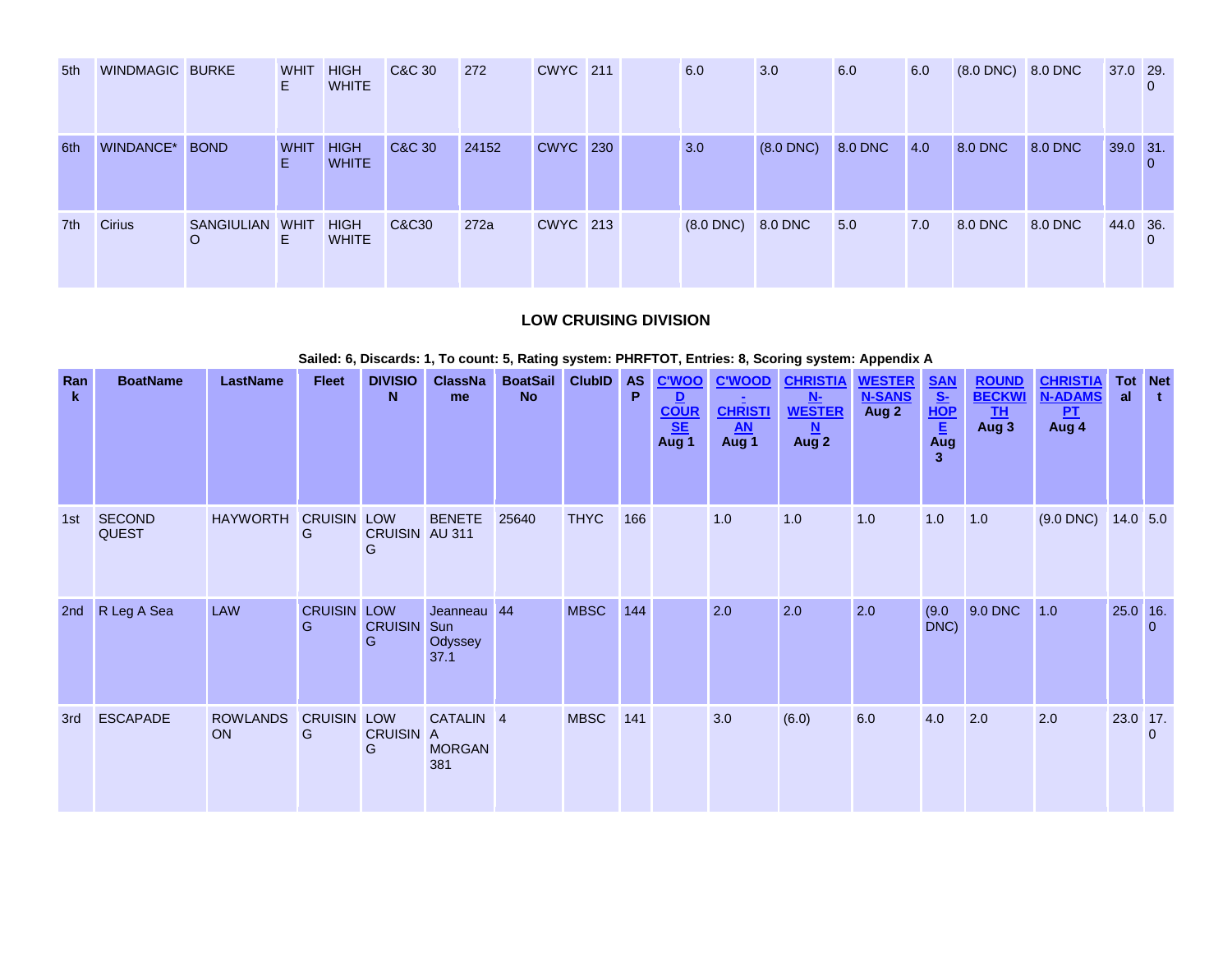| 4th | SASSAFRASS*                      | <b>SETTER</b>               | <b>CRUISIN LOW</b><br>G | <b>CRUISIN LEGEND</b><br>G | <b>HUNTER</b><br>40'                | 55 | BEACO 136<br>N BAY        |     | 4.0               | 4.0   | 4.0           | 2.0               | $(9.0$ DNC) $3.0$ |                | 26.0 17.   | $\overline{0}$ |
|-----|----------------------------------|-----------------------------|-------------------------|----------------------------|-------------------------------------|----|---------------------------|-----|-------------------|-------|---------------|-------------------|-------------------|----------------|------------|----------------|
| 5th | TE-HEREENY*                      | LOUIS                       | <b>CRUISIN LOW</b><br>G | CRUISIN AU 409<br>G        | <b>JEANNE</b>                       | 22 | <b>WYE</b><br><b>HERT</b> | 113 | 5.0               | (7.0) | 7.0           | 5.0               | 3.0               | 4.0            | $31.0$ 24. | $\Omega$       |
| 6th | <b>SHOCKINGBEA</b><br><b>UTY</b> | <b>MELEKHOV</b>             | <b>CRUISIN LOW</b><br>G | CRUISIN 35<br>G            | HUNTER <sub>2</sub>                 |    | <b>CWYC</b> 159           |     | $(9.0$ DNC) 3.0   |       | 3.0           | 9.0<br><b>DNC</b> | 9.0 DNC           | <b>9.0 DNC</b> | 42.0 33.   | $\Omega$       |
| 7th | HERE & NOW*                      | SUTHERLAN CRUISIN LOW<br>D. | G                       | <b>CRUISIN AL</b><br>G     | CELESTI 66<br>48KTH                 |    | <b>MBSC</b>               | 148 | (9.0 DNC) 9.0 DNC |       | 5.0           | 3.0               | 9.0 DNC           | 9.0 DNC        | 44.0 35.   | $\Omega$       |
| 8th | <b>HAKUNA</b><br>MATATA*         | <b>HOBBS</b>                | <b>CRUISIN LOW</b><br>G | G                          | HUNTER 33<br>CRUISIN LEGEND<br>37.5 |    | <b>CWYC</b>               | 126 | 6.0               | 5.0   | (9.0)<br>DNC) | 9.0<br><b>DNC</b> | 9.0 DNC           | 9.0 DNC        | 47.0 38.   | $\Omega$       |

# **LOW FLYING DIVISION**

| Ran<br>k        | <b>BoatNam</b><br>e          | <b>LastName</b> | <b>Fleet</b>      | <b>DIVISIO</b><br>N         | <b>ClassNam</b><br>e     | <b>BoatSailN</b><br>$\mathbf{o}$ | <b>Clubl</b><br>D | <b>AS</b><br>P. | <b>C'WOO</b><br>$\mathbf{D}$<br><b>COURS</b><br>Ε<br>Aug 1 | C'WOOD -<br><b>CHRISTIA</b><br>$\underline{\mathbf{N}}$<br>Aug 1 | <b>CHRISTIA</b><br>N<br><b>WESTERN</b><br>Aug 2 | <b>WESTERN SANS</b><br>-SANS<br>Aug 2 | Ξ.<br><b>HOPE</b><br>Aug<br>3 | <b>ROUND</b><br><b>BECKWIT</b><br>且<br>Aug 3 | <b>CHRISTIA</b><br><b>N-ADAMS</b><br><u>PT</u><br>Aug 4 | <b>Tota Net</b><br>г | t.  |
|-----------------|------------------------------|-----------------|-------------------|-----------------------------|--------------------------|----------------------------------|-------------------|-----------------|------------------------------------------------------------|------------------------------------------------------------------|-------------------------------------------------|---------------------------------------|-------------------------------|----------------------------------------------|---------------------------------------------------------|----------------------|-----|
| 1st             | <b>BUSH</b><br><b>WACKER</b> | <b>REE</b>      | <b>FLYIN</b><br>G | <b>LOW</b><br><b>FLYING</b> | SOVEREL 26<br>33-2 IB    |                                  | <b>CWY</b><br>C   | 88              |                                                            | 1.0                                                              | 2.0                                             | 1.0                                   | (3.0)                         | 2.0                                          | 1.0                                                     | $10.0$ 7.0           |     |
| 2 <sub>nd</sub> | CRAZY 8                      | <b>WIMMER</b>   | <b>FLYIN</b><br>G | <b>LOW</b><br><b>FLYING</b> | <b>BENETEA</b><br>U 37.5 | 130                              | THYC 81           |                 |                                                            | (2.0)                                                            | 1.0                                             | 2.0                                   | 1.0                           | 1.0                                          | 2.0                                                     | 9.0                  | 7.0 |

### **Sailed: 6, Discards: 1, To count: 5, Rating system: PHRFTOT, Entries: 3, Scoring system: Appendix A**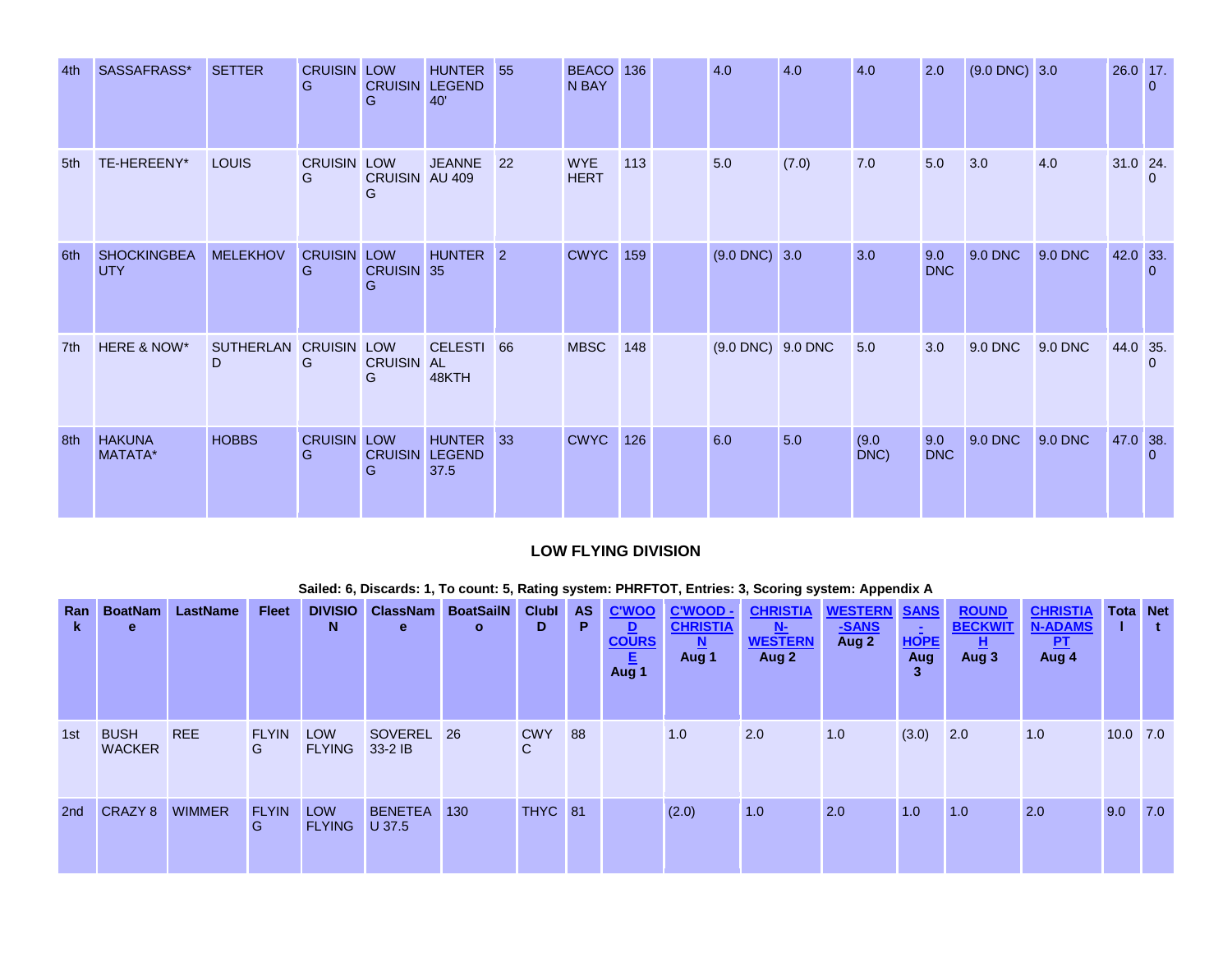| 3rd | ELUSIVE MATHESO FLYIN LOW | <b>FLYING</b> | J 120 CF | 50306 | NONE 50 |  | (3.0) | 3.0 | 3.0 | 2.0 | 3.0 | 3.0 | $17.0$ 14. |  |
|-----|---------------------------|---------------|----------|-------|---------|--|-------|-----|-----|-----|-----|-----|------------|--|
|     |                           |               |          |       |         |  |       |     |     |     |     |     |            |  |

### **LOW WHITE DIVISION**

#### **Sailed: 6, Discards: 1, To count: 5, Rating system: PHRFTOT, Entries: 4, Scoring system: Appendix A**

| Ran<br>$\mathbf{k}$ | <b>BoatName</b>             | <b>LastName</b> | <b>Fleet</b>      | <b>DIVISIO</b><br>N        | <b>ClassName</b>        | <b>BoatSailN</b><br>$\mathbf{o}$ | <b>Clubl</b><br>D | <b>AS</b><br>P | <b>C'WOO</b><br>D<br><b>COURS</b><br>E.<br>Aug 1 | <b>C'WOOD-</b><br><b>CHRISTIA</b><br>N.<br>Aug 1 | <b>CHRISTIA</b><br>$N-$<br><b>WESTERN</b><br>Aug 2 | <b>WESTER</b><br><b>N-SANS</b><br>Aug 2 | <b>SANS</b><br>$\sim$<br>HOP<br>E<br>Aug<br>3 | <b>ROUND</b><br><b>BECKWIT</b><br>且<br>Aug 3 | <b>CHRISTIA</b><br><b>N-ADAMS</b><br>P <sub>T</sub><br>Aug 4 |            | <b>Tota Net</b><br>t. |
|---------------------|-----------------------------|-----------------|-------------------|----------------------------|-------------------------|----------------------------------|-------------------|----------------|--------------------------------------------------|--------------------------------------------------|----------------------------------------------------|-----------------------------------------|-----------------------------------------------|----------------------------------------------|--------------------------------------------------------------|------------|-----------------------|
| 1st                 | <b>SGIAN</b><br><b>DUBH</b> | <b>YOUNG</b>    | <b>WHIT</b><br>E. | LOW<br><b>WHITE</b>        | NIAGARA 26<br><b>OB</b> | <b>CAN 14</b>                    | <b>CWY</b><br>C   | 198            |                                                  | (1.0)                                            | 1.0                                                | 1.0                                     | 1.0                                           | 1.0                                          | 1.0                                                          | 6.0        | 5.0                   |
| 2nd                 | <b>EXPRESSIO</b><br>N       | <b>PARKHURS</b> | <b>WHIT</b><br>Ε  | <b>LOW</b><br><b>WHITE</b> | <b>GOMAN EXP</b><br>30  | 32017                            | <b>MBSC</b> 162   |                |                                                  | 2.0                                              | 2.0                                                | (3.0)                                   | 3.0                                           | 3.0                                          | 2.0                                                          | $15.0$ 12. | $\Omega$              |
| 3rd                 | <b>KILTY</b>                | <b>SCHLORFF</b> | <b>WHIT</b><br>E. | <b>LOW</b><br><b>WHITE</b> | <b>TARTAN 33</b>        | 159                              | <b>MBSC 187</b>   |                |                                                  | 4.0                                              | $(5.0$ DSQ)                                        | 2.0                                     | 2.0                                           | 2.0                                          | 3.0                                                          | 18.0 13.   | $\Omega$              |
| 4th                 | <b>CORSAIR VI WINKS</b>     |                 | <b>WHIT</b><br>E  | LOW<br><b>WHITE</b>        | C&C34/36+<br><b>WK</b>  | 28                               | <b>MBSC</b> 127   |                |                                                  | 3.0                                              | 3.0                                                | 4.0                                     | 4.0                                           | 4.0                                          | $(5.0$ RET)                                                  | 23.0 18.   | $\Omega$              |

### **C'WOOD COURSE - HIGH CRUISING DIVISION - Aug 1**

**Start: Start 1, Finishes: Finish time, Time: 0905** 

**Rank BoatName LastName Fleet DIVISION ClassName BoatSailNo ClubID ASP Place Points**

**C'WOOD - CHRISTIAN - HIGH CRUISING DIVISION - Aug 1**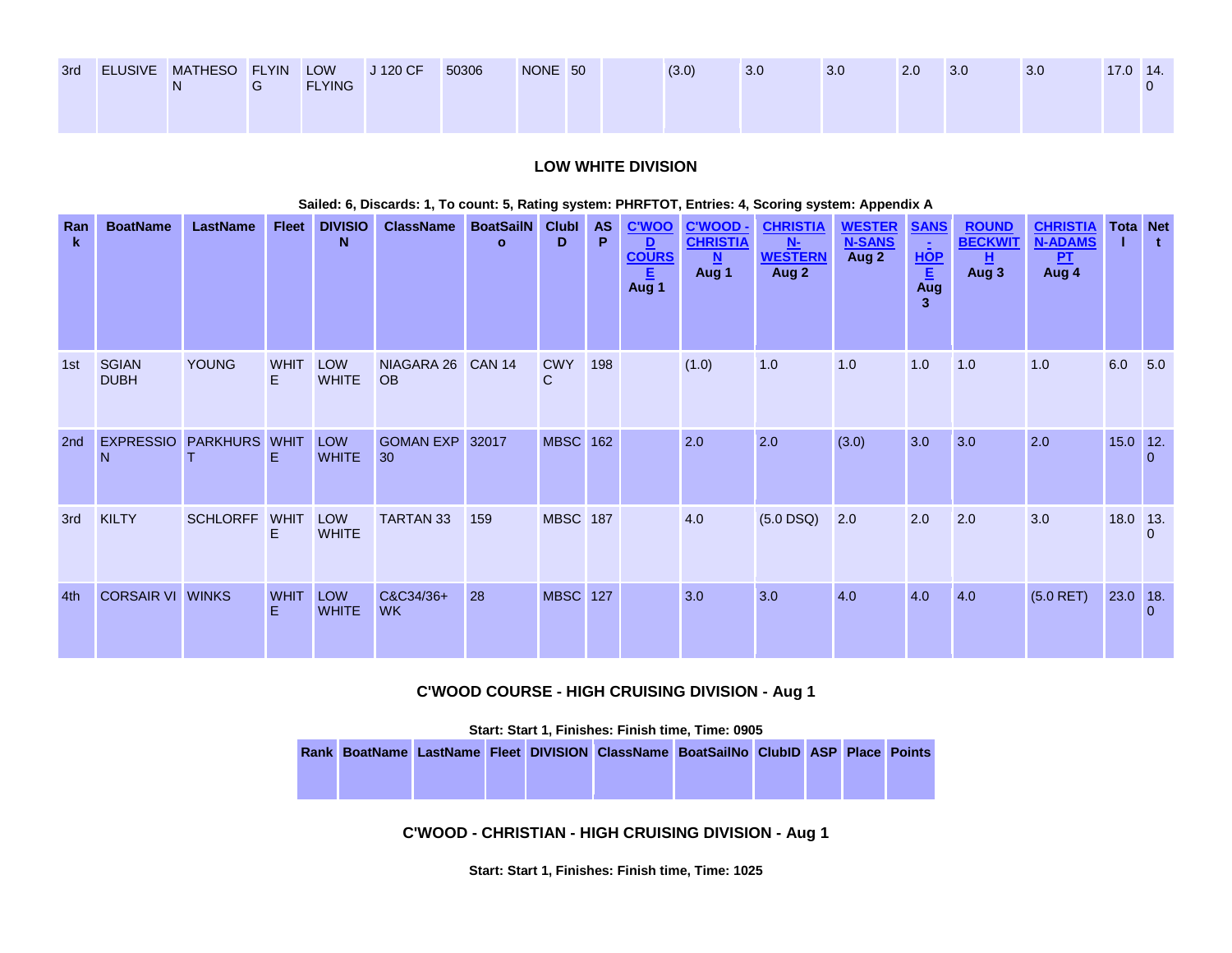| Rank           | <b>BoatName</b>   | <b>LastName</b> | <b>Fleet</b> | <b>DIVISION</b>                           | <b>ClassName</b>                             | BoatSailNo ClubID ASP Start |             |     |      |                       | <b>Finish Elapsed Corrected Points</b> |     |
|----------------|-------------------|-----------------|--------------|-------------------------------------------|----------------------------------------------|-----------------------------|-------------|-----|------|-----------------------|----------------------------------------|-----|
|                |                   |                 |              |                                           |                                              |                             |             |     |      |                       |                                        |     |
| $\overline{1}$ | <b>KNOT OHM</b>   | <b>MAJZIK</b>   |              | CRUISING HIGH CRUISING HUGHES 26          |                                              | 347                         | <b>RBC</b>  | 279 |      | 1025 17:32:10 7:07:10 | 5:55:36                                | 1.0 |
| $\overline{2}$ | MOONSHADOW SESTON |                 |              | CRUISING HIGH CRUISING ENDEAVOUR          |                                              | 356                         | <b>THYC</b> | 224 | 1025 | 17:24:44 6:59:44      | 6:20:08                                | 2.0 |
| $\mathbf{3}$   | <b>NINTH WAVE</b> | <b>COLE</b>     |              | CRUISING HIGH CRUISING CATALINA 32        |                                              | 696                         | <b>MBSC</b> | 183 |      | 1025 17:04:56 6:39:56 | 6:27:37                                | 3.0 |
| $\overline{4}$ | <b>TOBERA II</b>  |                 |              | THOMPSON CRUISING HIGH CRUISING WHITBY 42 |                                              | 187                         | <b>NONE</b> | 198 | 1025 | 17:30:15 7:05:15      | 6:41:50                                | 4.0 |
| 5              | WINDHOVER*        | <b>FINDLAY</b>  |              |                                           | CRUISING HIGH CRUISING CATALINA 350-1 WK 120 |                             | <b>RBC</b>  | 188 |      | 1025 17:24:05 6:59:05 | 6:42:44                                | 5.0 |

# **CHRISTIAN-WESTERN - HIGH CRUISING DIVISION - Aug 2**

#### **Start: Start 1, Finishes: Finish time, Time: 0905**

| Rank           | <b>BoatName</b>   | <b>LastName</b> | <b>Fleet</b> | <b>DIVISION</b>                           | <b>ClassName</b>                             | BoatSailNo ClubID ASP Start |             |     |      | <b>Finish</b>         | <b>Elapsed Corrected Points</b> |     |
|----------------|-------------------|-----------------|--------------|-------------------------------------------|----------------------------------------------|-----------------------------|-------------|-----|------|-----------------------|---------------------------------|-----|
| $\mathbf{1}$   | KEEGO II*         | <b>CHALKLEY</b> |              |                                           | CRUISING HIGH CRUISING HUNTER LEGEND 35' 687 |                             | <b>MBSC</b> | 172 |      | 0905 12:47:21 3:42:21 | 3:39:38                         | 1.0 |
| $\overline{2}$ | <b>TOBERA II</b>  |                 |              | THOMPSON CRUISING HIGH CRUISING WHITBY 42 |                                              | 187                         | <b>NONE</b> | 198 | 0905 | 13:28:04 4:23:04      | 4:08:35                         | 2.0 |
| 3              | NINTH WAVE COLE   |                 |              | CRUISING HIGH CRUISING CATALINA 32        |                                              | 696                         | <b>MBSC</b> | 183 |      | 0905 13:23:27 4:18:27 | 4:10:29                         | 3.0 |
| $\overline{4}$ | <b>WINDHOVER*</b> | <b>FINDLAY</b>  |              |                                           | CRUISING HIGH CRUISING CATALINA 350-1 WK     | 120                         | <b>RBC</b>  | 188 | 0905 | 13:36:01 4:31:01      | 4:20:26                         | 4.0 |

**WESTERN-SANS - HIGH CRUISING DIVISION - Aug 2**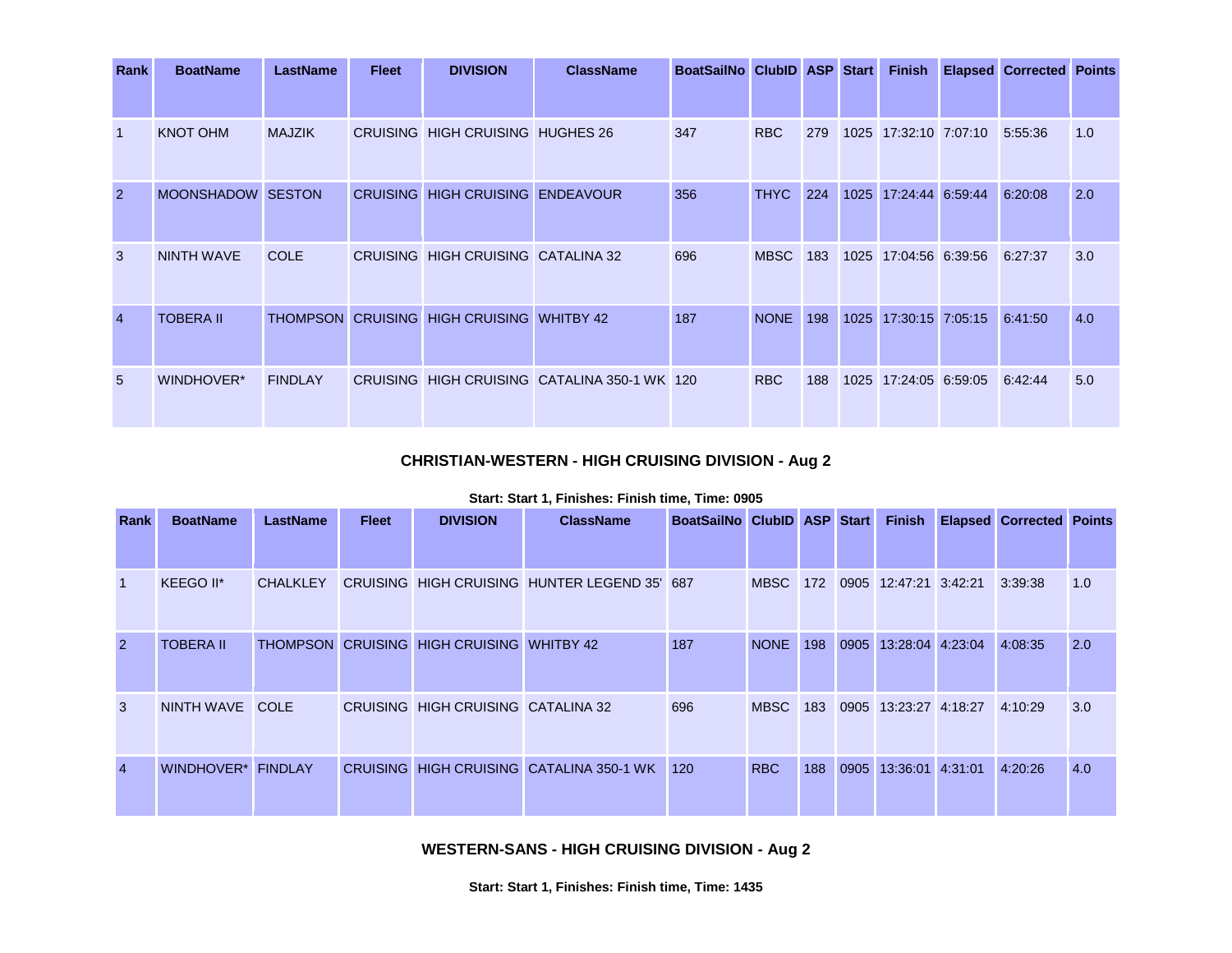| Rank           | <b>BoatName</b>   | <b>LastName</b> | <b>Fleet</b> | <b>DIVISION</b>                           | <b>ClassName</b>                             | BoatSailNo ClubID ASP Start |                 |     |                       |                       | <b>Finish Elapsed Corrected Points</b> |     |
|----------------|-------------------|-----------------|--------------|-------------------------------------------|----------------------------------------------|-----------------------------|-----------------|-----|-----------------------|-----------------------|----------------------------------------|-----|
|                |                   |                 |              |                                           |                                              |                             |                 |     |                       |                       |                                        |     |
| $\vert$ 1      | <b>UNPLUGGED</b>  | <b>JAY</b>      |              | CRUISING HIGH CRUISING CS 27              |                                              | 1485                        | <b>MBSC</b> 227 |     | 1435 17:30:00 2:55:00 |                       | 2:37:44                                | 1.0 |
| 2              | KEEGO II*         | <b>CHALKLEY</b> |              |                                           | CRUISING HIGH CRUISING HUNTER LEGEND 35' 687 |                             | <b>MBSC</b> 172 |     | 1435 17:14:59 2:39:59 |                       | 2:38:02                                | 2.0 |
| $\mathbf{3}$   | MOONSHADOW SESTON |                 |              | CRUISING HIGH CRUISING ENDEAVOUR          |                                              | 356                         | <b>THYC</b>     | 224 | 1435 17:36:54 3:01:54 |                       | 2:44:44                                | 3.0 |
| $\overline{4}$ | <b>KNOT OHM</b>   | <b>MAJZIK</b>   |              | <b>CRUISING HIGH CRUISING HUGHES 26</b>   |                                              | 347                         | <b>RBC</b>      | 279 |                       | 1435 17:58:43 3:23:43 | 2:49:35                                | 4.0 |
| 5              | WINDHOVER*        | <b>FINDLAY</b>  |              |                                           | CRUISING HIGH CRUISING CATALINA 350-1 WK     | 120                         | <b>RBC</b>      | 188 |                       | 1435 17:40:14 3:05:14 | 2:58:00                                | 5.0 |
| 6              | <b>TOBERA II</b>  |                 |              | THOMPSON CRUISING HIGH CRUISING WHITBY 42 |                                              | 187                         | <b>NONE</b> 198 |     | 1435 17:51:26 3:16:26 |                       | 3:05:37                                | 6.0 |
| $\overline{7}$ | <b>NINTH WAVE</b> | <b>COLE</b>     |              | CRUISING HIGH CRUISING CATALINA 32        |                                              | 696                         | <b>MBSC</b>     | 183 | 1435 17:59:48 3:24:48 |                       | 3:18:30                                | 7.0 |
| 8              | TRINITY*          | <b>WORKMAN</b>  |              | <b>CRUISING HIGH CRUISING HUNTER 34</b>   |                                              | H340                        | <b>RBC</b>      | 178 |                       | 1435 17:59:59 3:24:59 | 3:20:23                                | 8.0 |

# **SANS-HOPE - HIGH CRUISING DIVISION - Aug 3**

| Rank           | <b>BoatName</b> | <b>LastName</b> | <b>Fleet</b> | <b>DIVISION</b>                           | <b>ClassName</b>                             | BoatSailNo ClubID ASP Start |  |                                | <b>Finish Elapsed Corrected Points</b> |     |
|----------------|-----------------|-----------------|--------------|-------------------------------------------|----------------------------------------------|-----------------------------|--|--------------------------------|----------------------------------------|-----|
|                |                 |                 |              |                                           |                                              |                             |  |                                |                                        |     |
|                | KEEGO II*       | <b>CHALKLEY</b> |              |                                           | CRUISING HIGH CRUISING HUNTER LEGEND 35' 687 |                             |  | MBSC 172 0905 11:35:10 2:30:10 | 2:28:20                                | 1.0 |
| $\overline{2}$ | ARIADNA*        |                 |              | VARMANDA CRUISING HIGH CRUISING HUNTER 35 |                                              | 27                          |  | CWYC 172 0905 11:43:47 2:38:47 | 2:36:51                                | 2.0 |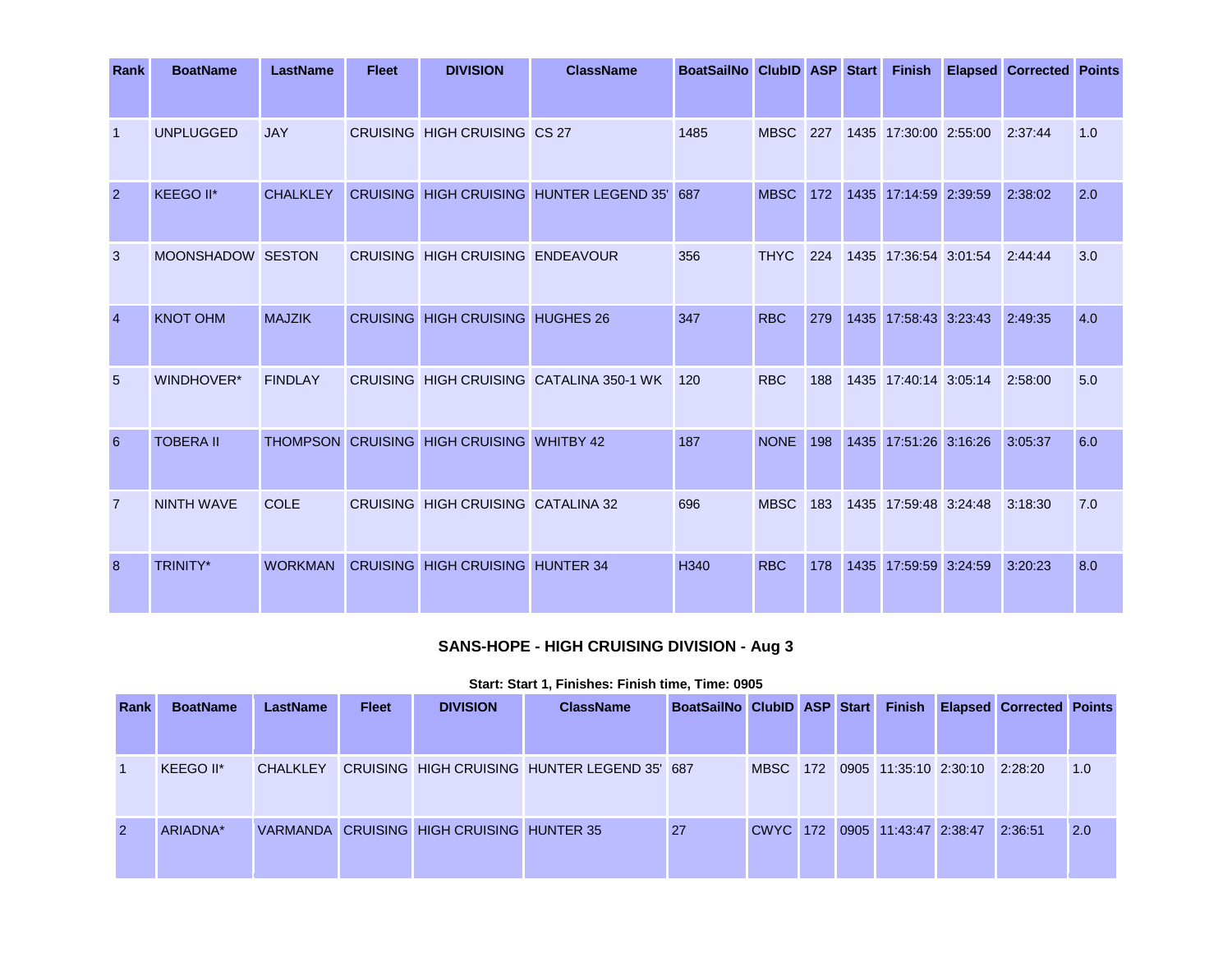| 3              | <b>KNOT OHM</b>    | <b>MAJZIK</b>  | CRUISING HIGH CRUISING HUGHES 26          |                                          | 347              | <b>RBC</b>      | 279 | 0905 12:17:59 3:12:59 | 2:40:39 | 3.0 |
|----------------|--------------------|----------------|-------------------------------------------|------------------------------------------|------------------|-----------------|-----|-----------------------|---------|-----|
| $\overline{4}$ | <b>UNPLUGGED</b>   | <b>JAY</b>     | <b>CRUISING HIGH CRUISING CS 27</b>       |                                          | 1485             | <b>MBSC</b> 227 |     | 0905 12:04:51 2:59:51 | 2:42:06 | 4.0 |
| $5^{\circ}$    | <b>TOBERA II</b>   |                | THOMPSON CRUISING HIGH CRUISING WHITBY 42 |                                          | 187              | <b>NONE</b>     | 198 | 0905 11:58:11 2:53:11 | 2:43:39 | 5.0 |
| 6              | <b>TRINITY*</b>    | <b>WORKMAN</b> | <b>CRUISING HIGH CRUISING HUNTER 34</b>   |                                          | H <sub>340</sub> | <b>RBC</b>      | 178 | 0905 11:55:16 2:50:16 | 2:46:27 | 6.0 |
| $\overline{7}$ | NINTH WAVE COLE    |                | CRUISING HIGH CRUISING CATALINA 32        |                                          | 696              | <b>MBSC</b>     | 183 | 0905 11:59:56 2:54:56 | 2:49:33 | 7.0 |
| 8              | WINDHOVER* FINDLAY |                |                                           | CRUISING HIGH CRUISING CATALINA 350-1 WK | 120              | <b>RBC</b>      | 188 | 0905 12:11:33 3:06:33 | 2:59:16 | 8.0 |

# **ROUND BECKWITH - HIGH CRUISING DIVISION - Aug 3**

| Rank           | <b>BoatName</b>  | <b>LastName</b> | <b>Fleet</b> | <b>DIVISION</b>                           | <b>ClassName</b>                             | BoatSailNo ClubID ASP Start |             |     |      | <b>Finish</b>         | <b>Elapsed Corrected Points</b> |     |
|----------------|------------------|-----------------|--------------|-------------------------------------------|----------------------------------------------|-----------------------------|-------------|-----|------|-----------------------|---------------------------------|-----|
| $\overline{1}$ | ARIADNA*         |                 |              | VARMANDA CRUISING HIGH CRUISING HUNTER 35 |                                              | 27                          | <b>CWYC</b> | 172 |      | 1405 16:09:19 2:04:19 | 2:02:48                         | 1.0 |
| $\overline{2}$ | <b>UNPLUGGED</b> | <b>JAY</b>      |              | <b>CRUISING HIGH CRUISING CS 27</b>       |                                              | 1485                        | <b>MBSC</b> | 227 |      | 1405 16:21:36 2:16:36 | 2:03:07                         | 2.0 |
| 3              | <b>KNOT OHM</b>  | <b>MAJZIK</b>   |              | CRUISING HIGH CRUISING HUGHES 26          |                                              | 347                         | <b>RBC</b>  | 279 |      | 1405 16:41:16 2:36:16 | 2:10:05                         | 3.0 |
| $\overline{4}$ | KEEGO II*        | <b>CHALKLEY</b> |              |                                           | CRUISING HIGH CRUISING HUNTER LEGEND 35' 687 |                             | <b>MBSC</b> | 172 | 1405 | 16:16:55 2:11:55      | 2:10:18                         | 4.0 |
| 5              | NINTH WAVE COLE  |                 |              | CRUISING HIGH CRUISING CATALINA 32        |                                              | 696                         | <b>MBSC</b> | 183 |      | 1405 16:21:36 2:16:36 | 2:12:24                         | 5.0 |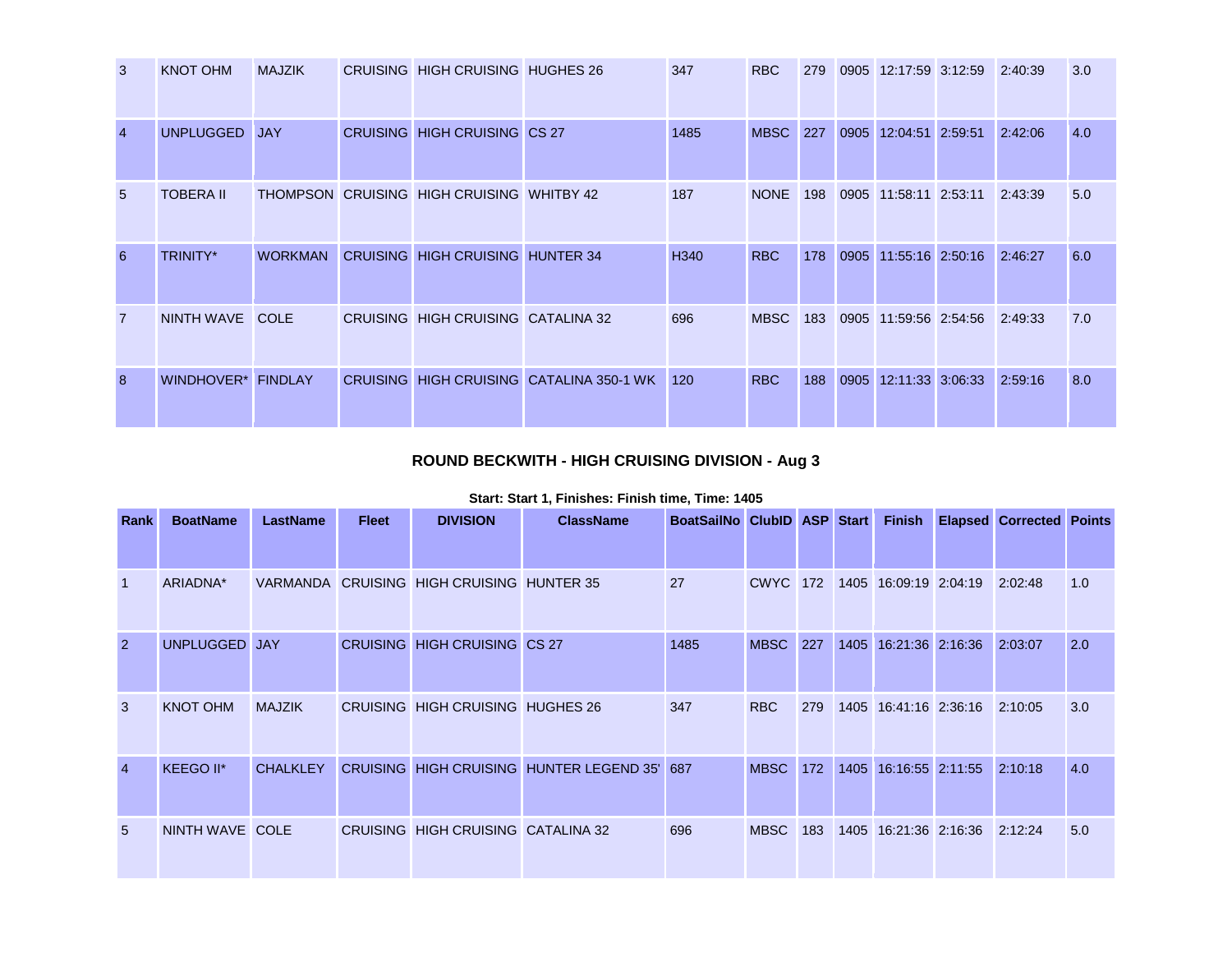| 6 | TRINITY*         | <b>WORKMAN</b> | <b>CRUISING HIGH CRUISING HUNTER 34</b>   | H <sub>340</sub> | <b>RBC</b>  | 178 | 1405 16:22:35 2:17:35 2:14:30 |  | <b>6.0</b> |
|---|------------------|----------------|-------------------------------------------|------------------|-------------|-----|-------------------------------|--|------------|
|   | <b>TOBERA II</b> |                | THOMPSON CRUISING HIGH CRUISING WHITBY 42 | 187              | <b>NONE</b> | 198 | 1405 16:39:59 2:34:59 2:26:27 |  | 7.0        |

# **CHRISTIAN-ADAMS PT - HIGH CRUISING DIVISION - Aug 4**

| Rank           | <b>BoatName</b>   | <b>LastName</b> | <b>Fleet</b> | <b>DIVISION</b>                           | <b>ClassName</b>                             | BoatSailNo ClubID ASP Start |                 |     | <b>Finish</b>         | <b>Elapsed Corrected Points</b> |     |
|----------------|-------------------|-----------------|--------------|-------------------------------------------|----------------------------------------------|-----------------------------|-----------------|-----|-----------------------|---------------------------------|-----|
|                |                   |                 |              |                                           |                                              |                             |                 |     |                       |                                 |     |
| -1             | <b>KNOT OHM</b>   | <b>MAJZIK</b>   |              | CRUISING HIGH CRUISING HUGHES 26          |                                              | 347                         | <b>RBC</b>      | 279 | 0835 13:50:59 5:15:59 | 4:23:03                         | 1.0 |
| $\overline{2}$ | <b>UNPLUGGED</b>  | <b>JAY</b>      |              | <b>CRUISING HIGH CRUISING CS 27</b>       |                                              | 1485                        | <b>MBSC</b> 227 |     | 0835 13:51:26 5:16:26 | 4:45:13                         | 2.0 |
| 3              | KEEGO II*         | <b>CHALKLEY</b> |              |                                           | CRUISING HIGH CRUISING HUNTER LEGEND 35' 687 |                             | <b>MBSC</b>     | 172 | 0835 13:30:32 4:55:32 | 4:51:56                         | 3.0 |
| $\overline{4}$ | MOONSHADOW SESTON |                 |              | CRUISING HIGH CRUISING ENDEAVOUR          |                                              | 356                         | <b>THYC</b>     | 224 | 0835 14:12:07 5:37:07 | 5:05:19                         | 4.0 |
| 5              | <b>WINDHOVER*</b> | <b>FINDLAY</b>  |              |                                           | CRUISING HIGH CRUISING CATALINA 350-1 WK     | 120                         | <b>RBC</b>      | 188 | 0835 13:56:25 5:21:25 | 5:08:52                         | 5.0 |
| 6              | <b>NINTH WAVE</b> | COLE            |              | CRUISING HIGH CRUISING CATALINA 32        |                                              | 696                         | <b>MBSC</b>     | 183 | 0835 13:55:48 5:20:48 | 5:10:55                         | 6.0 |
| 7              | <b>TOBERA II</b>  |                 |              | THOMPSON CRUISING HIGH CRUISING WHITBY 42 |                                              | 187                         | <b>NONE</b>     | 198 | 0835 14:25:00 5:50:00 | 5:30:44                         | 7.0 |

#### **Start: Start 1, Finishes: Finish time, Time: 0835**

### **C'WOOD COURSE - HIGH FLYING DIVISION - Aug 1**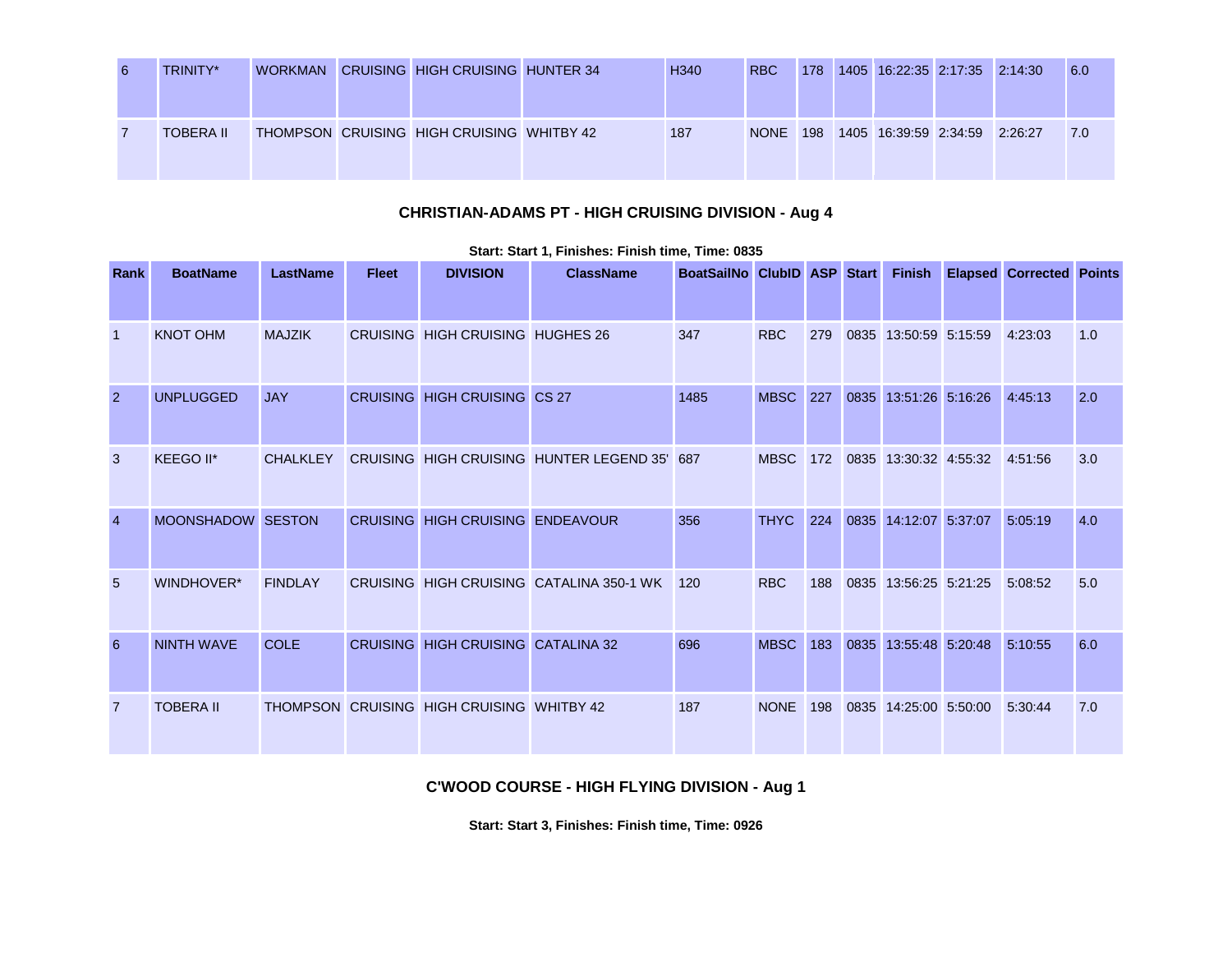|  |  | Rank BoatName LastName Fleet DIVISION ClassName BoatSailNo ClubID ASP Place Points |  |  |  |
|--|--|------------------------------------------------------------------------------------|--|--|--|
|  |  |                                                                                    |  |  |  |

# **C'WOOD - CHRISTIAN - HIGH FLYING DIVISION - Aug 1**

| Rank           | <b>BoatName</b>                                      | <b>LastName</b> | <b>Fleet</b> | <b>DIVISION</b>                 | <b>ClassName</b>                           | BoatSailNo ClubID ASP Start |             |     |                       |         | <b>Finish Elapsed Corrected Points</b> |     |
|----------------|------------------------------------------------------|-----------------|--------------|---------------------------------|--------------------------------------------|-----------------------------|-------------|-----|-----------------------|---------|----------------------------------------|-----|
| $\mathbf 1$    | <b>SHANNON I</b>                                     | <b>OWSTON R</b> |              | FLYING HIGH FLYING C&C 30 > 506 |                                            | 428                         | <b>RBC</b>  | 182 | 1126 16:29:40 5:03:40 |         | 4:54:49                                | 1.0 |
| $\overline{2}$ | ODDS AND ENDS WOOLNOUGH FLYING HIGH FLYING ABBOTT 33 |                 |              |                                 |                                            | 41                          | <b>CWYC</b> | 123 | 1126 16:07:30 4:41:30 |         | 5:04:03                                | 2.0 |
| 3              | QAMOTIQ                                              | <b>OWSTON E</b> |              |                                 | FLYING HIGH FLYING GORMAN EXPRESS 35 54363 |                             | <b>RBC</b>  | 123 | 1126 16:15:00 4:49:00 |         | 5:12:09                                | 3.0 |
| $\overline{4}$ | ASSORTED NUTS CAMPBELL                               |                 |              | FLYING HIGH FLYING C&C 34       |                                            | 64135                       | <b>MBSC</b> | 141 | 1126 162800           | 5:02:00 | 5:15:22                                | 4.0 |
| 5              | <b>ARDA</b>                                          | WARMELINK       |              |                                 | FLYING HIGH FLYING GOMAN EXP 30            | 16                          | <b>RBC</b>  | 151 | 1126 16:41:35 5:15:35 |         | 5:23:35                                | 5.0 |

#### **Start: Start 3, Finishes: Finish time, Time: 1126**

### **CHRISTIAN-WESTERN - HIGH FLYING DIVISION - Aug 2**

| <b>Rank</b>    | <b>BoatName</b>                                      | <b>LastName</b> | <b>Fleet</b> | <b>DIVISION</b> | <b>ClassName</b>                           | BoatSailNo ClubID ASP Start |                 |     | <b>Finish</b>         |                               | <b>Elapsed Corrected Points</b> |     |
|----------------|------------------------------------------------------|-----------------|--------------|-----------------|--------------------------------------------|-----------------------------|-----------------|-----|-----------------------|-------------------------------|---------------------------------|-----|
|                |                                                      |                 |              |                 |                                            |                             |                 |     |                       |                               |                                 |     |
|                | QAMOTIQ                                              | <b>OWSTON E</b> |              |                 | FLYING HIGH FLYING GORMAN EXPRESS 35 54363 |                             | <b>RBC</b>      | 123 |                       | 0926 12:18:32 2:52:32 3:06:21 |                                 | 1.0 |
| $\overline{2}$ | ODDS AND ENDS WOOLNOUGH FLYING HIGH FLYING ABBOTT 33 |                 |              |                 |                                            | 41                          | <b>CWYC</b> 123 |     | 0926 12:20:29 2:54:29 |                               | 3:08:27                         | 2.0 |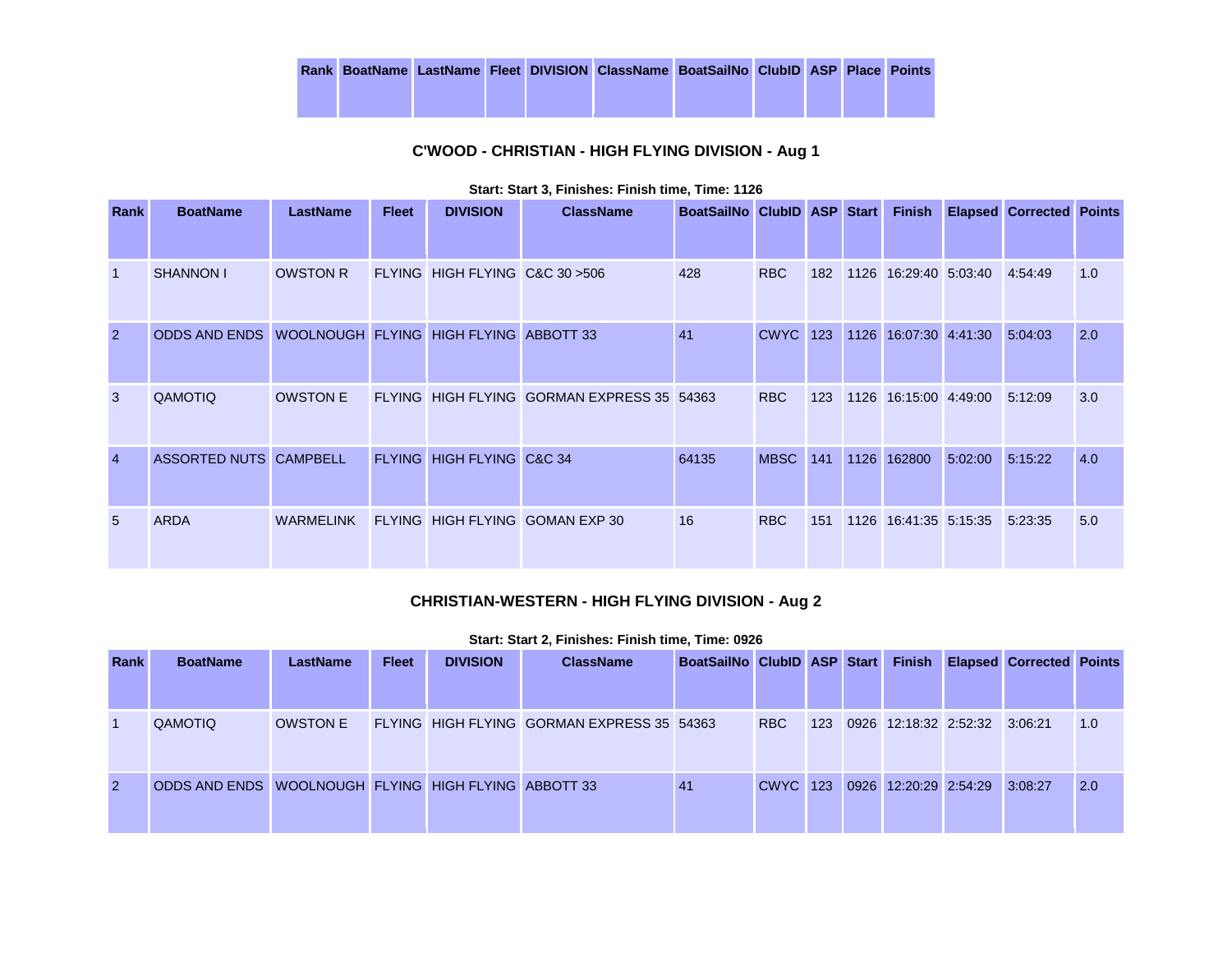| $\mathbf{3}$   | <b>ARDA</b>            | WARMELINK       |                                 | FLYING HIGH FLYING GOMAN EXP 30 | 16    | <b>RBC</b>      | 151 |      | 0926 12:42:45 3:16:45 3:21:44 |     |         | 3.0 |
|----------------|------------------------|-----------------|---------------------------------|---------------------------------|-------|-----------------|-----|------|-------------------------------|-----|---------|-----|
| $\overline{4}$ | <b>SHANNON I</b>       | <b>OWSTON R</b> | FLYING HIGH FLYING C&C 30 > 506 |                                 | 428   | <b>RBC</b>      | 182 | 0926 | 12:58:09 3:32:09              |     | 3:25:58 | 4.0 |
| 5              | ASSORTED NUTS CAMPBELL |                 | FLYING HIGH FLYING C&C 34       |                                 | 64135 | <b>MBSC</b> 141 |     |      |                               | ret |         | 6.0 |

# **WESTERN-SANS - HIGH FLYING DIVISION - Aug 2**

### **Start: Start 2, Finishes: Finish time, Time: 1452**

| Rank           | <b>BoatName</b>                                      | <b>LastName</b> | <b>Fleet</b> | <b>DIVISION</b>                 | <b>ClassName</b>                           | BoatSailNo ClubID ASP Start |                 |     |      | <b>Finish</b>         |         | <b>Elapsed Corrected Points</b> |     |
|----------------|------------------------------------------------------|-----------------|--------------|---------------------------------|--------------------------------------------|-----------------------------|-----------------|-----|------|-----------------------|---------|---------------------------------|-----|
|                |                                                      |                 |              |                                 |                                            |                             |                 |     |      |                       |         |                                 |     |
| $\mathbf 1$    | <b>ARDA</b>                                          | WARMELINK       |              |                                 | FLYING HIGH FLYING GOMAN EXP 30            | 16                          | <b>RBC</b>      | 151 |      | 1452 17:00:55 2:08:55 |         | 2:12:11                         | 1.0 |
| $\overline{2}$ | ODDS AND ENDS WOOLNOUGH FLYING HIGH FLYING ABBOTT 33 |                 |              |                                 |                                            | 41                          | <b>CWYC</b> 123 |     |      | 1452 16:54:52 2:02:52 |         | 2:12:42                         | 2.0 |
| 3              | <b>SHANNON I</b>                                     | <b>OWSTON R</b> |              | FLYING HIGH FLYING C&C 30 > 506 |                                            | 428                         | <b>RBC</b>      | 182 |      | 1452 17:11:54 2:19:54 |         | 2:15:49                         | 3.0 |
| $\overline{4}$ | ASSORTED NUTS CAMPBELL                               |                 |              | FLYING HIGH FLYING C&C 34       |                                            | 64135                       | <b>MBSC</b>     | 141 | 1452 | 17:04:39 2:12:39      |         | 2:18:31                         | 4.0 |
| 5              | QAMOTIQ                                              | <b>OWSTON E</b> |              |                                 | FLYING HIGH FLYING GORMAN EXPRESS 35 54363 |                             | RBC             | 123 |      | 1452 170506           | 2:13:06 | 2:23:46                         | 5.0 |

# **SANS-HOPE - HIGH FLYING DIVISION - Aug 3**

|             |                 |          |              |                 | <b>Start, Start Z. Fillishes. Fillish time. Thrie. 0920</b> |                                                             |  |  |  |  |
|-------------|-----------------|----------|--------------|-----------------|-------------------------------------------------------------|-------------------------------------------------------------|--|--|--|--|
| <b>Rank</b> | <b>BoatName</b> | LastName | <b>Fleet</b> | <b>DIVISION</b> | <b>ClassName</b>                                            | BoatSailNo ClubID ASP Start Finish Elapsed Corrected Points |  |  |  |  |
|             |                 |          |              |                 |                                                             |                                                             |  |  |  |  |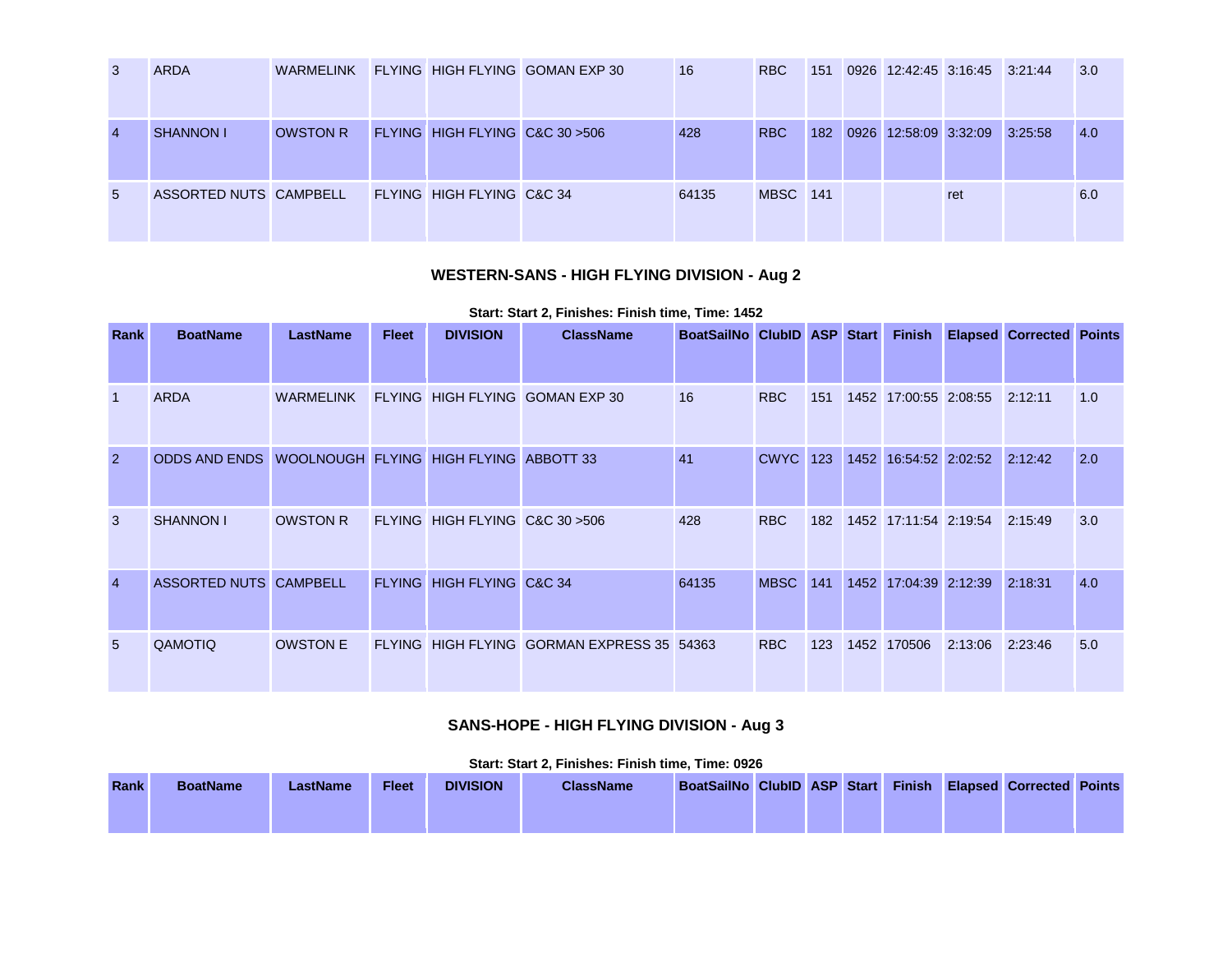|                | <b>SHANNON I</b>                                     | OWSTON R        | FLYING HIGH FLYING C&C 30 > 506 |                                            | 428   | RBC             | 182 | 0926 12:03:13 2:37:13 2:32:38 |         | 1.0 |
|----------------|------------------------------------------------------|-----------------|---------------------------------|--------------------------------------------|-------|-----------------|-----|-------------------------------|---------|-----|
| $\overline{2}$ | ODDS AND ENDS WOOLNOUGH FLYING HIGH FLYING ABBOTT 33 |                 |                                 |                                            | 41    | <b>CWYC</b> 123 |     | 0926 11:49:19 2:23:19         | 2:34:48 | 2.0 |
| 3              | <b>ARDA</b>                                          | WARMELINK       |                                 | FLYING HIGH FLYING GOMAN EXP 30            | 16    | RBC             | 151 | 0926 11:58:45 2:32:45         | 2:36:37 | 3.0 |
| $\overline{4}$ | <b>QAMOTIQ</b>                                       | <b>OWSTON E</b> |                                 | FLYING HIGH FLYING GORMAN EXPRESS 35 54363 |       | <b>RBC</b>      | 123 | 0926 11:53:12 2:27:12 2:38:59 |         | 4.0 |
| 5              | ASSORTED NUTS CAMPBELL                               |                 | FLYING HIGH FLYING C&C 34       |                                            | 64135 | <b>MBSC</b>     | 141 | 0926 11:59:40 2:33:40         | 2:40:28 | 5.0 |

## **ROUND BECKWITH - HIGH FLYING DIVISION - Aug 3**

| Rank           | <b>BoatName</b>                                      | <b>LastName</b> | <b>Fleet</b> | <b>DIVISION</b>                 | <b>ClassName</b>                           | BoatSailNo ClubID ASP Start |                 |     |                                   | <b>Finish Elapsed Corrected Points</b> |     |
|----------------|------------------------------------------------------|-----------------|--------------|---------------------------------|--------------------------------------------|-----------------------------|-----------------|-----|-----------------------------------|----------------------------------------|-----|
|                | ODDS AND ENDS WOOLNOUGH FLYING HIGH FLYING ABBOTT 33 |                 |              |                                 |                                            | 41                          | CWYC 123        |     | 1426 16:10:51 1:44:51             | 1:53:15                                | 1.0 |
| $\overline{2}$ | ASSORTED NUTS CAMPBELL                               |                 |              | FLYING HIGH FLYING C&C 34       |                                            | 64135                       | <b>MBSC</b> 141 |     | 1426 16:17:08 1:51:08 1:56:03     |                                        | 2.0 |
| 3              | <b>SHANNON I</b>                                     | <b>OWSTON R</b> |              | FLYING HIGH FLYING C&C 30 > 506 |                                            | 428                         | RBC             |     | 182 1426 16:26:15 2:00:15 1:56:45 |                                        | 3.0 |
| 4              | <b>QAMOTIQ</b>                                       | <b>OWSTON E</b> |              |                                 | FLYING HIGH FLYING GORMAN EXPRESS 35 54363 |                             | <b>RBC</b>      | 123 | 1426 16:19:54 1:53:54             | 2:03:01                                | 5.0 |
| 4              | <b>ARDA</b>                                          | WARMELINK       |              |                                 | FLYING HIGH FLYING GOMAN EXP 30            | 16                          | RBC             | 151 | 1426 16:21:00 SCP                 | 1:57:55                                | 5.0 |

#### **Start: Start 2, Finishes: Finish time, Time: 1426**

**CHRISTIAN-ADAMS PT - HIGH FLYING DIVISION - Aug 4**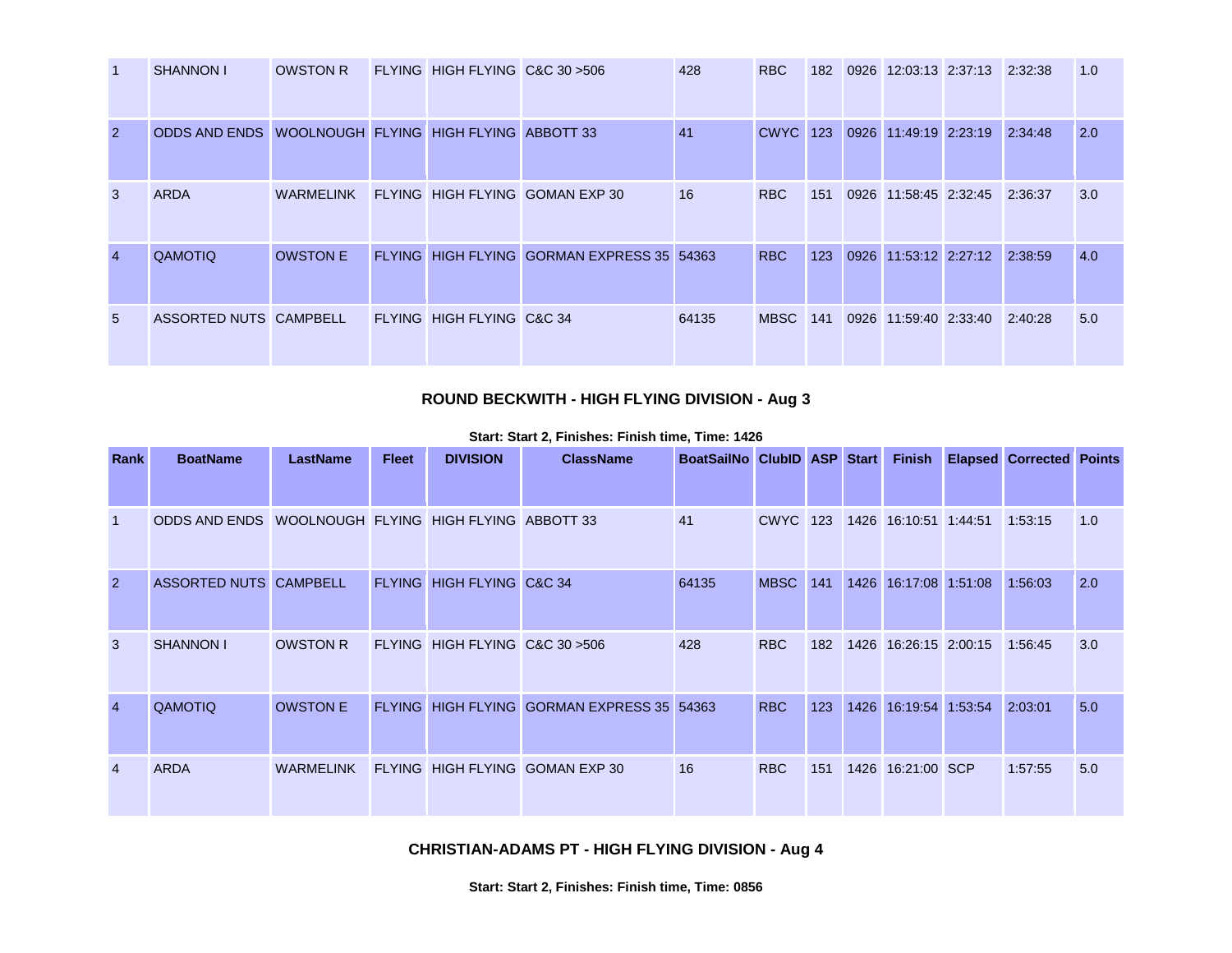| Rank           | <b>BoatName</b>                                      | <b>LastName</b>  | <b>Fleet</b> | <b>DIVISION</b>                 | <b>ClassName</b>                           | BoatSailNo ClubID ASP Start |                 |     |      | <b>Finish</b>         | <b>Elapsed Corrected Points</b> |     |
|----------------|------------------------------------------------------|------------------|--------------|---------------------------------|--------------------------------------------|-----------------------------|-----------------|-----|------|-----------------------|---------------------------------|-----|
|                |                                                      |                  |              |                                 |                                            |                             |                 |     |      |                       |                                 |     |
|                | SHANNON I                                            | <b>OWSTON R</b>  |              | FLYING HIGH FLYING C&C 30 > 506 |                                            | 428                         | <b>RBC</b>      | 182 |      | 0856 13:19:21 4:23:21 | 4:15:41                         | 1.0 |
| $\overline{2}$ | ASSORTED NUTS CAMPBELL                               |                  |              | FLYING HIGH FLYING C&C 34       |                                            | 64135                       | <b>MBSC</b> 141 |     |      | 0856 13:08:37 4:12:37 | 4:23:48                         | 2.0 |
| 3              | QAMOTIQ                                              | <b>OWSTON E</b>  |              |                                 | FLYING HIGH FLYING GORMAN EXPRESS 35 54363 |                             | <b>RBC</b>      | 123 |      | 0856 13:30:33 4:34:33 | 4:56:32                         | 3.0 |
| $\overline{4}$ | <b>ARDA</b>                                          | <b>WARMELINK</b> |              |                                 | FLYING HIGH FLYING GOMAN EXP 30            | 16                          | <b>RBC</b>      | 151 | 0856 | 13:48:36 4:52:36      | 5:00:01                         | 4.0 |
| $5^{\circ}$    | ODDS AND ENDS WOOLNOUGH FLYING HIGH FLYING ABBOTT 33 |                  |              |                                 |                                            | 41                          | <b>CWYC</b> 123 |     |      | 0856 13:43:44 4:47:44 | 5:10:47                         | 5.0 |

# **C'WOOD COURSE - HIGH WHITE DIVISION - Aug 1**

### **Start: Start 2, Finishes: Finish time, Time: 0920**

|  |  | Rank BoatName LastName Fleet DIVISION ClassName BoatSailNo ClubID ASP Place Points |  |  |  |
|--|--|------------------------------------------------------------------------------------|--|--|--|
|  |  |                                                                                    |  |  |  |

## **C'WOOD - CHRISTIAN - HIGH WHITE DIVISION - Aug 1**

| <b>Rank</b>    | <b>BoatName</b> | LastName      | <b>Fleet</b> | <b>DIVISION</b>            | <b>ClassName</b>                    | <b>BoatSailNo</b> | <b>ClubID</b>                       | <b>ASP Start</b> |                           | <b>Finish Elapsed Corrected Points</b> |     |
|----------------|-----------------|---------------|--------------|----------------------------|-------------------------------------|-------------------|-------------------------------------|------------------|---------------------------|----------------------------------------|-----|
|                |                 |               |              |                            |                                     |                   |                                     |                  |                           |                                        |     |
| $\mathbf{1}$   | <b>SUNDANCE</b> |               |              |                            | THURLEY WHITE HIGH WHITE PEARSON 28 | 230               | <b>MBSC</b>                         |                  | 222 1120 16:52:26 5:32:26 | 5:02:02                                | 1.0 |
| $\overline{2}$ | <b>MISTRAL</b>  | <b>VISSER</b> |              | WHITE HIGH WHITE MIRAGE 29 |                                     | 134               | BARRIE YC 205 1120 16:45:50 5:25:50 |                  |                           | 5:04:20                                | 2.0 |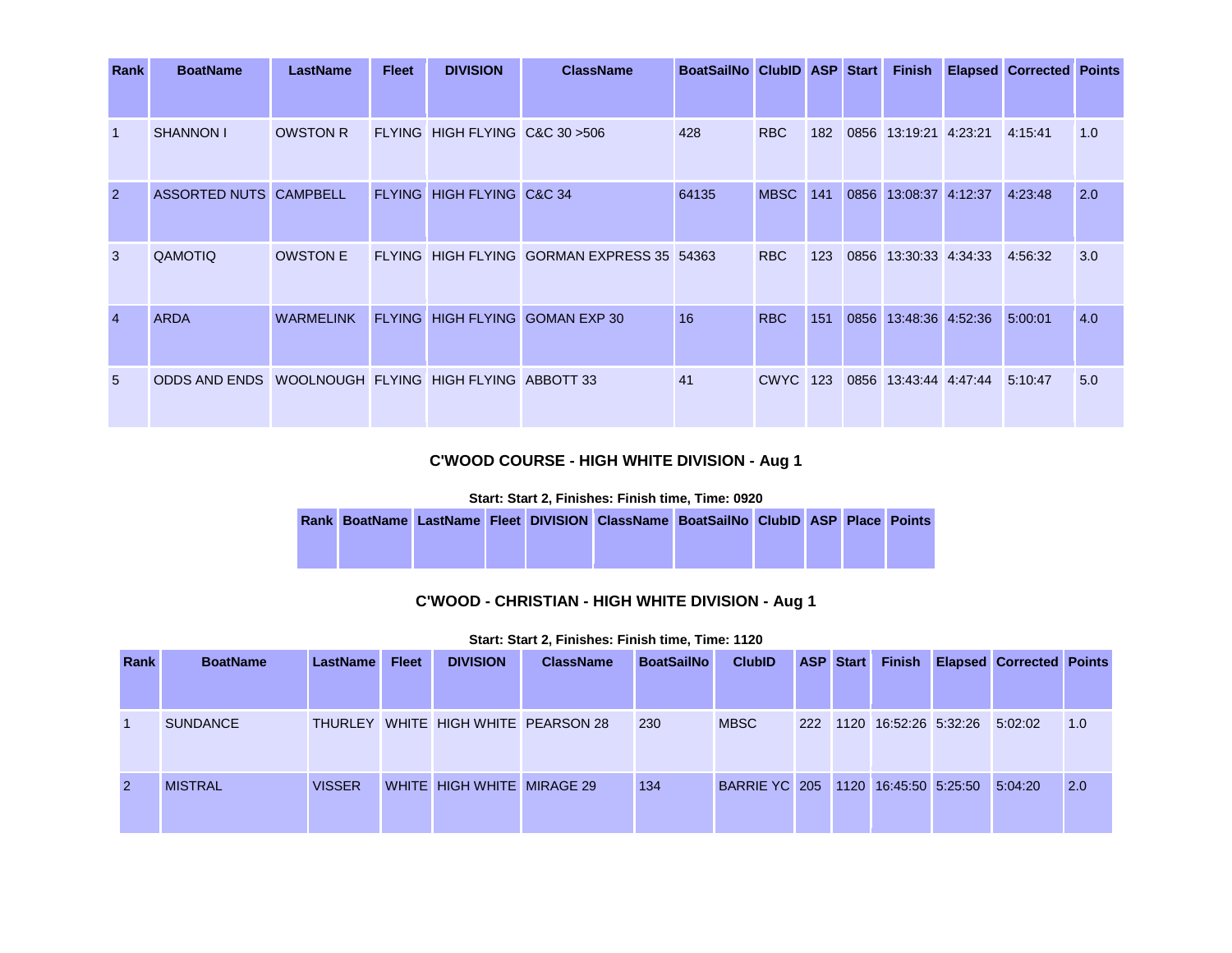| $\mathbf{3}$   | WINDANCE*              | <b>BOND</b>  | WHITE HIGH WHITE C&C 30 |                                     | 24152 | <b>CWYC</b> | 230 | 1120 17:15:25 5:55:25 5:18:50 |         | 3.0 |
|----------------|------------------------|--------------|-------------------------|-------------------------------------|-------|-------------|-----|-------------------------------|---------|-----|
| $\overline{4}$ | SHEER CONNECTION TWIGG |              | WHITE HIGH WHITE C&C 30 |                                     | 64131 | <b>CWYC</b> | 201 | 1120 17:07:28 5:47:28         | 5:26:42 | 4.0 |
| $5^{\circ}$    | <b>FANTASY</b>         | <b>LUCAS</b> |                         | WHITE HIGH WHITE C&C CORVETTE 10295 |       | <b>MBSC</b> | 203 | 1120 17:23:26 6:03:26         | 5:40:35 | 5.0 |
| 6              | <b>WINDMAGIC</b>       | <b>BURKE</b> | WHITE HIGH WHITE C&C 30 |                                     | 272   | <b>CWYC</b> | 211 | 1120 17:37:00 6:17:00         | 5:48:41 | 6.0 |

# **CHRISTIAN-WESTERN - HIGH WHITE DIVISION - Aug 2**

| Rank           | <b>BoatName</b>        | <b>LastName</b> | <b>Fleet</b> | <b>DIVISION</b>            | <b>ClassName</b>                    | <b>BoatSailNo</b> | <b>ClubID</b>        |     | <b>ASP Start</b> | <b>Finish</b>         | <b>Elapsed Corrected Points</b> |     |
|----------------|------------------------|-----------------|--------------|----------------------------|-------------------------------------|-------------------|----------------------|-----|------------------|-----------------------|---------------------------------|-----|
|                |                        |                 |              |                            |                                     |                   |                      |     |                  |                       |                                 |     |
| $\overline{1}$ | <b>MISTRAL</b>         | <b>VISSER</b>   |              | WHITE HIGH WHITE MIRAGE 29 |                                     | 134               | <b>BARRIE YC 205</b> |     |                  | 0920 13:17:19 3:57:19 | 3:41:40                         | 1.0 |
| $\overline{2}$ | SHEER CONNECTION TWIGG |                 |              | WHITE HIGH WHITE C&C 30    |                                     | 64131             | <b>CWYC</b>          | 201 |                  | 0920 13:22:15 4:02:15 | 3:47:46                         | 2.0 |
| 3              | <b>WINDMAGIC</b>       | <b>BURKE</b>    |              | WHITE HIGH WHITE C&C 30    |                                     | 272               | <b>CWYC</b>          | 211 |                  | 0920 13:50:00 4:30:00 | 4:09:43                         | 3.0 |
| $\overline{4}$ | <b>FANTASY</b>         | <b>LUCAS</b>    |              |                            | WHITE HIGH WHITE C&C CORVETTE       | 10295             | <b>MBSC</b>          | 203 | 0920             | 13:52:00 4:32:00      | 4:14:54                         | 4.0 |
| 5              | <b>SUNDANCE</b>        |                 |              |                            | THURLEY WHITE HIGH WHITE PEARSON 28 | 230               | <b>MBSC</b>          | 222 | 0920             | 13:06:31 RET          |                                 | 8.0 |

#### **Start: Start 3, Finishes: Finish time, Time: 0920**

### **WESTERN-SANS - HIGH WHITE DIVISION - Aug 2**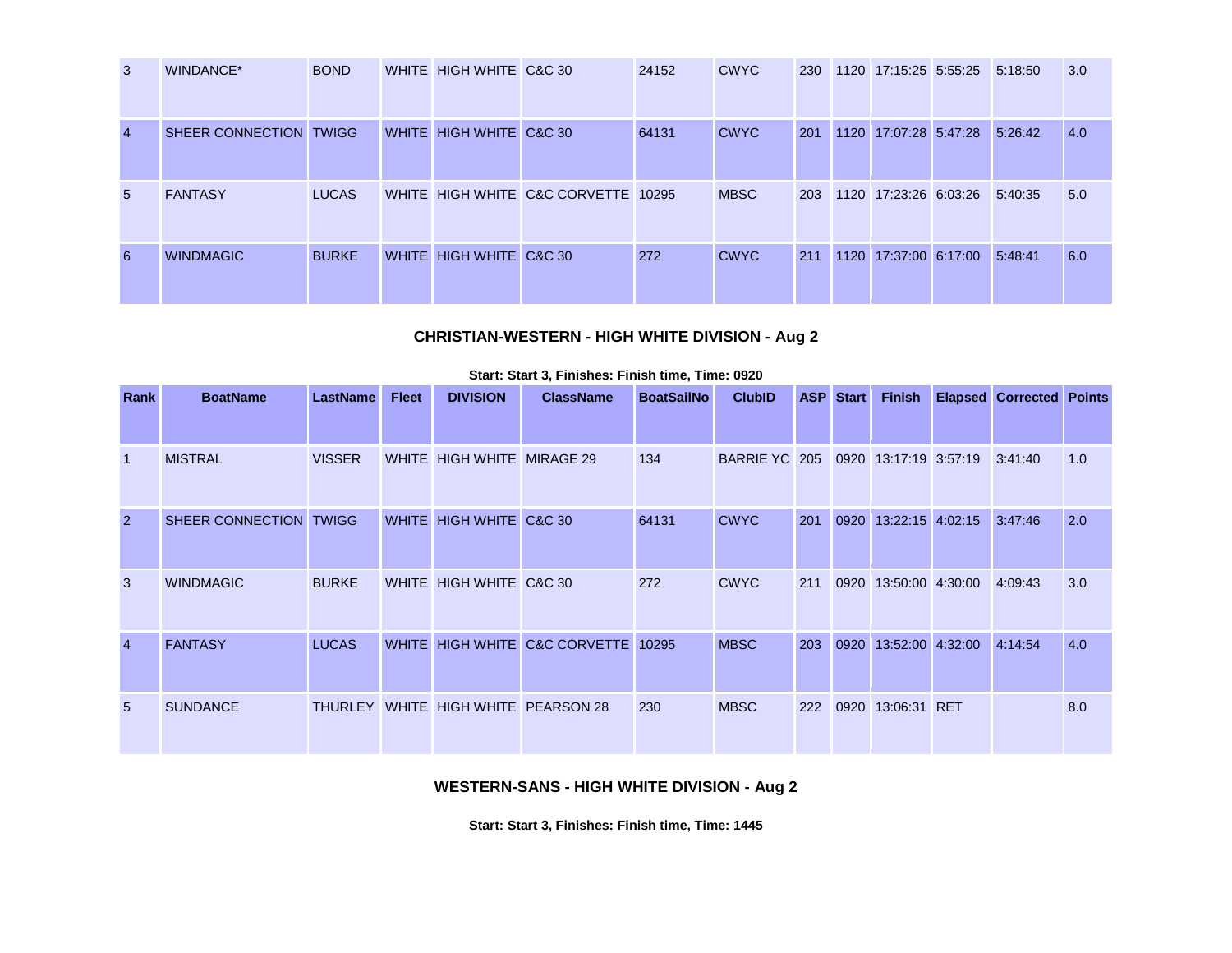| Rank           | <b>BoatName</b>        | <b>LastName</b>                    | <b>Fleet</b> | <b>DIVISION</b>            | <b>ClassName</b>              | <b>BoatSailNo</b> | <b>ClubID</b>        |     | <b>ASP</b> Start | <b>Finish</b>         | <b>Elapsed Corrected Points</b> |     |
|----------------|------------------------|------------------------------------|--------------|----------------------------|-------------------------------|-------------------|----------------------|-----|------------------|-----------------------|---------------------------------|-----|
|                |                        |                                    |              |                            |                               |                   |                      |     |                  |                       |                                 |     |
| $\overline{1}$ | <b>MISTRAL</b>         | <b>VISSER</b>                      |              | WHITE HIGH WHITE MIRAGE 29 |                               | 134               | <b>BARRIE YC 205</b> |     |                  | 1445 17:30:55 2:45:55 | 2:34:58                         | 1.0 |
| $\overline{2}$ | SHEER CONNECTION TWIGG |                                    |              | WHITE HIGH WHITE C&C 30    |                               | 64131             | <b>CWYC</b>          | 201 | 1445             | 17:33:07 2:48:07      | 2:38:04                         | 2.0 |
| 3              | <b>SUNDANCE</b>        | <b>THURLEY</b>                     |              |                            | WHITE HIGH WHITE PEARSON 28   | 230               | <b>MBSC</b>          | 222 |                  | 1445 17:46:01 3:01:01 | 2:44:28                         | 3.0 |
| $\overline{4}$ | <b>FANTASY</b>         | <b>LUCAS</b>                       |              |                            | WHITE HIGH WHITE C&C CORVETTE | 10295             | <b>MBSC</b>          | 203 |                  | 1445 17:45:58 3:00:58 | 2:49:35                         | 4.0 |
| 5              | <b>Cirius</b>          | SANGIULIANO WHITE HIGH WHITE C&C30 |              |                            |                               | 272a              | <b>CWYC</b>          | 213 |                  | 1445 17:50:25 3:05:25 | 2:50:56                         | 5.0 |
| 6              | <b>WINDMAGIC</b>       | <b>BURKE</b>                       |              | WHITE HIGH WHITE C&C 30    |                               | 272               | <b>CWYC</b>          | 211 | 1445             | 17:52:07 3:07:07      | 2:53:04                         | 6.0 |

# **SANS-HOPE - HIGH WHITE DIVISION - Aug 3**

| Rank           | <b>BoatName</b> | <b>LastName</b> | <b>Fleet</b> | <b>DIVISION</b>            | <b>ClassName</b>                    | <b>BoatSailNo</b> | <b>ClubID</b>             |            | <b>ASP</b> Start | <b>Finish</b>    |                          | <b>Elapsed Corrected Points</b> |     |
|----------------|-----------------|-----------------|--------------|----------------------------|-------------------------------------|-------------------|---------------------------|------------|------------------|------------------|--------------------------|---------------------------------|-----|
|                |                 |                 |              |                            |                                     |                   |                           |            |                  |                  |                          |                                 |     |
| $\overline{1}$ | <b>SUNDANCE</b> | <b>THURLEY</b>  |              |                            | WHITE HIGH WHITE PEARSON 28         | 230               | <b>MBSC</b>               | 222        | 0920             | 12:04:53 2:44:53 |                          | 2:29:48                         | 1.0 |
| $\overline{2}$ | <b>MISTRAL</b>  | <b>VISSER</b>   |              | WHITE HIGH WHITE MIRAGE 29 |                                     | 134               | <b>BARRIE YC 205 0920</b> |            |                  | 12:03:29 2:43:29 |                          | 2:32:42                         | 2.0 |
| 3              | <b>FANTASY</b>  | <b>LUCAS</b>    |              |                            | WHITE HIGH WHITE C&C CORVETTE 10295 |                   | <b>MBSC</b>               | <b>203</b> | 0920             |                  | 12:08:22 2:48:22 2:37:47 |                                 | 3.0 |
| $\overline{4}$ | WINDANCE*       | <b>BOND</b>     |              | WHITE HIGH WHITE C&C 30    |                                     | 24152             | <b>CWYC</b>               | 230        | 0920             | 12:16:21 2:56:21 |                          | 2:38:12                         | 4.0 |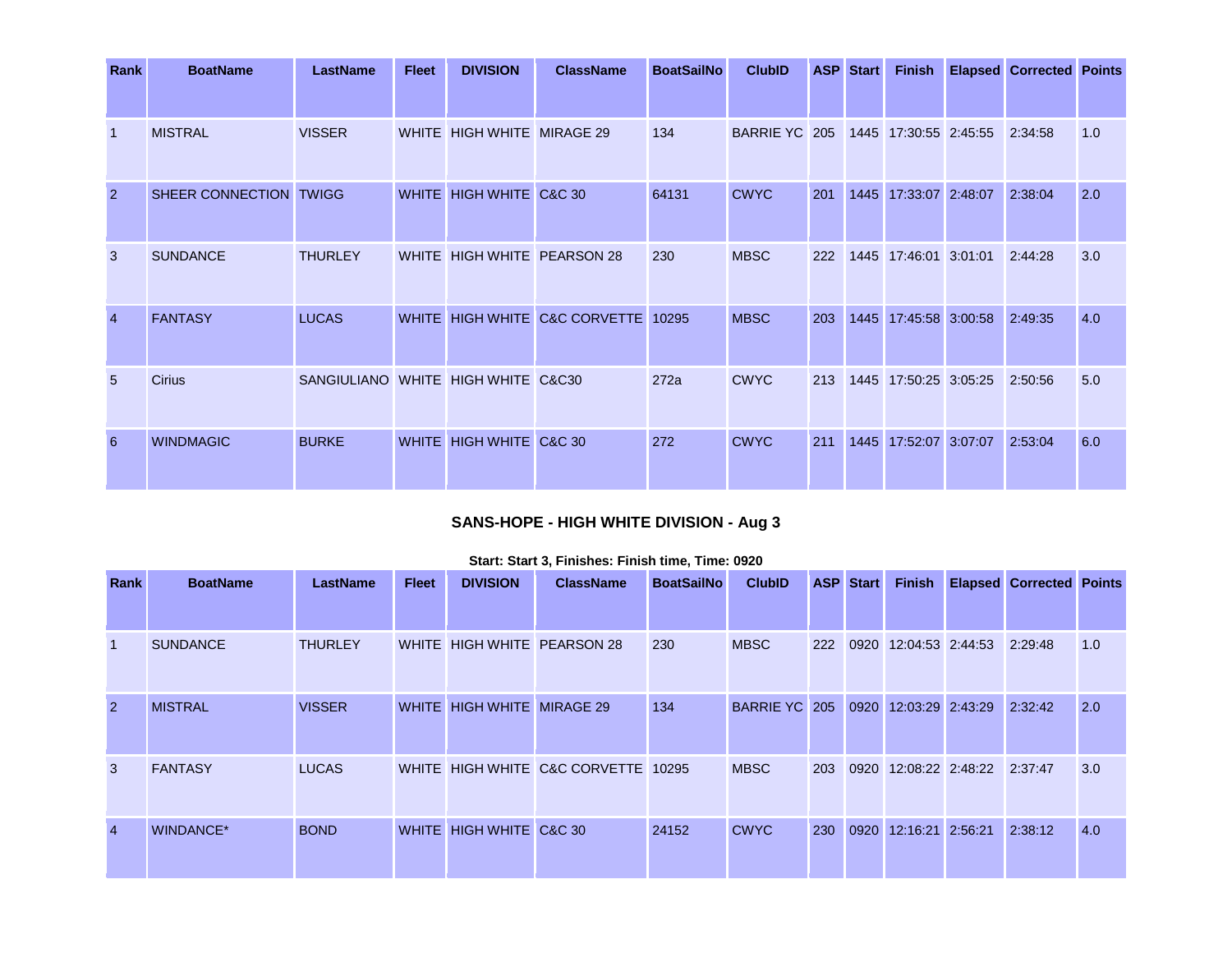| -5 | SHEER CONNECTION TWIGG |                                    | WHITE HIGH WHITE C&C 30 | 64131 | <b>CWYC</b> | 201 | 0920 12:16:39 2:56:39 2:46:06 |         | 5.0 |
|----|------------------------|------------------------------------|-------------------------|-------|-------------|-----|-------------------------------|---------|-----|
| 6  | <b>WINDMAGIC</b>       | <b>BURKE</b>                       | WHITE HIGH WHITE C&C 30 | 272   | <b>CWYC</b> | 211 | 0920 12:20:13 3:00:13         | 2:46:41 | 6.0 |
| 7  | <b>Cirius</b>          | SANGIULIANO WHITE HIGH WHITE C&C30 |                         | 272a  | <b>CWYC</b> | 213 | 0920 12:43:50 3:23:50 3:07:55 |         | 7.0 |

# **ROUND BECKWITH - HIGH WHITE DIVISION - Aug 3**

### **Start: Start 3, Finishes: Finish time, Time: 1420**

| Rank           | <b>BoatName</b>        | LastName      | <b>Fleet</b> | <b>DIVISION</b>            | <b>ClassName</b>                    | <b>BoatSailNo</b> | <b>ClubID</b> |     | <b>ASP</b> Start | <b>Finish</b>         | <b>Elapsed Corrected Points</b> |     |
|----------------|------------------------|---------------|--------------|----------------------------|-------------------------------------|-------------------|---------------|-----|------------------|-----------------------|---------------------------------|-----|
|                |                        |               |              |                            |                                     |                   |               |     |                  |                       |                                 |     |
| $\overline{1}$ | <b>SUNDANCE</b>        |               |              |                            | THURLEY WHITE HIGH WHITE PEARSON 28 | 230               | <b>MBSC</b>   | 222 |                  | 1420 16:32:13 2:12:13 | 2:00:08                         | 1.0 |
| $\overline{2}$ | <b>MISTRAL</b>         | <b>VISSER</b> |              | WHITE HIGH WHITE MIRAGE 29 |                                     | 134               | BARRIE YC 205 |     | 1420             | 16:31:39 2:11:39      | 2:02:58                         | 2.0 |
| 3              | SHEER CONNECTION TWIGG |               |              | WHITE HIGH WHITE C&C 30    |                                     | 64131             | <b>CWYC</b>   | 201 |                  | 1420 16:37:31 2:17:31 | 2:09:18                         | 3.0 |
| $\overline{4}$ | <b>FANTASY</b>         | <b>LUCAS</b>  |              |                            | WHITE HIGH WHITE C&C CORVETTE       | 10295             | <b>MBSC</b>   | 203 | 1420             | 16:44:22 2:24:22      | 2:15:17                         | 4.0 |

### **CHRISTIAN-ADAMS PT - HIGH WHITE DIVISION - Aug 4**

| Start: Start 3, Finishes: Finish time, Time: 0850 |  |  |
|---------------------------------------------------|--|--|
|                                                   |  |  |

| <b>Rank</b> | <b>BoatName</b> | LastName | <b>Fleet</b> | <b>DIVISION</b> | <b>ClassName</b>                    | <b>BoatSailNo</b> | <b>ClubID</b> |  |                                   | ASP Start Finish Elapsed Corrected Points |     |
|-------------|-----------------|----------|--------------|-----------------|-------------------------------------|-------------------|---------------|--|-----------------------------------|-------------------------------------------|-----|
|             | <b>SUNDANCE</b> |          |              |                 | THURLEY WHITE HIGH WHITE PEARSON 28 | 230               | <b>MBSC</b>   |  | 222 0850 13:32:13 4:42:13 4:16:25 |                                           | 1.0 |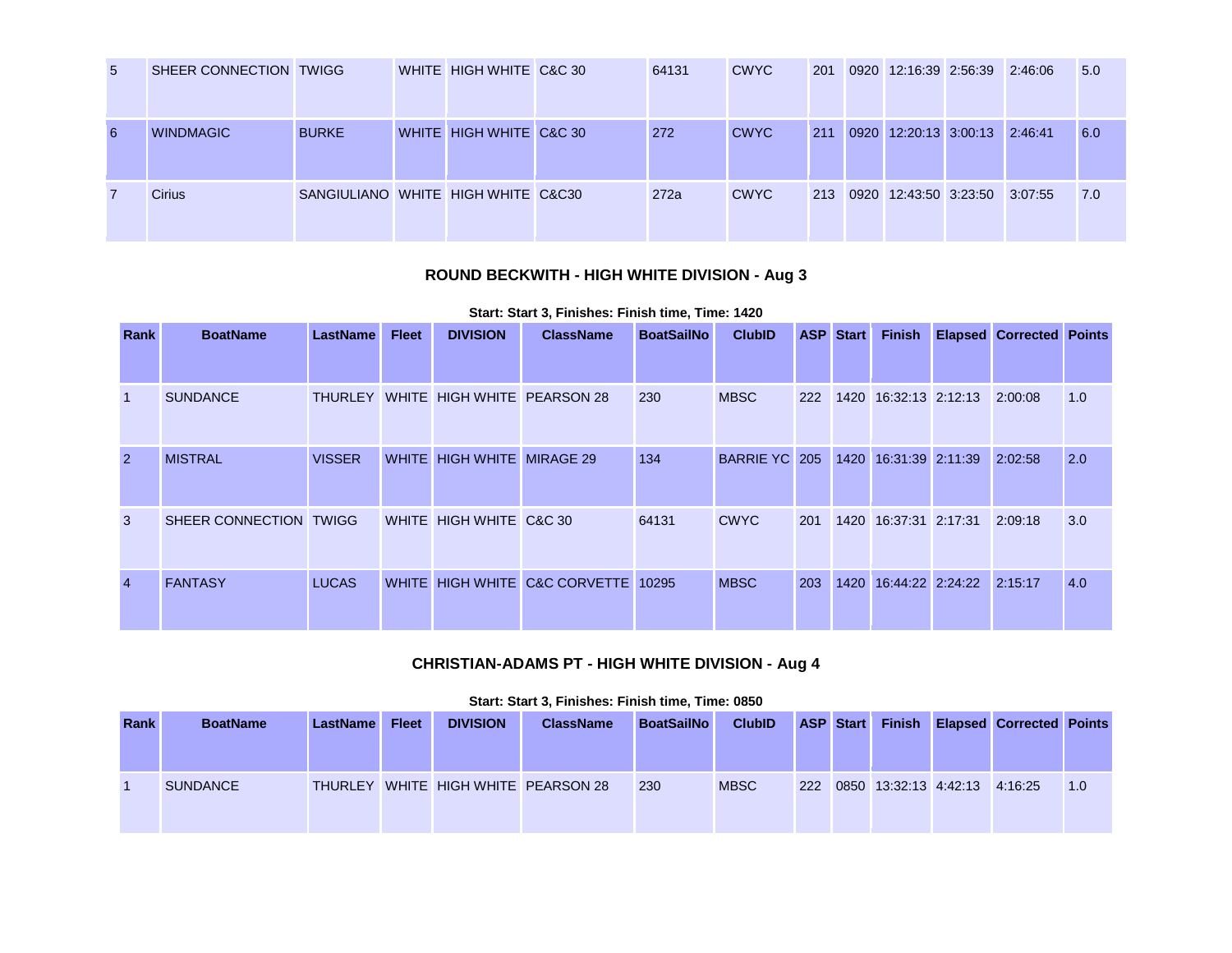| 2              | <b>MISTRAL</b>         | <b>VISSER</b> | WHITE HIGH WHITE MIRAGE 29 |                                     | 134   | BARRIE YC 205 0850 13:36:55 4:46:55 |     |                       | 4:28:00 | 2.0 |
|----------------|------------------------|---------------|----------------------------|-------------------------------------|-------|-------------------------------------|-----|-----------------------|---------|-----|
| 3              | SHEER CONNECTION TWIGG |               | WHITE HIGH WHITE C&C 30    |                                     | 64131 | <b>CWYC</b>                         | 201 | 0850 13:45:39 4:55:39 | 4:37:59 | 3.0 |
| $\overline{4}$ | <b>FANTASY</b>         | <b>LUCAS</b>  |                            | WHITE HIGH WHITE C&C CORVETTE 10295 |       | <b>MBSC</b>                         | 203 | 0850 13:47:02 4:57:02 | 4:38:22 | 4.0 |

### **C'WOOD COURSE - LOW CRUISING DIVISION - Aug 1**

**Start: Start 1, Finishes: Finish time, Time: 0905** 

|  |  |  | Rank BoatName LastName Fleet DIVISION ClassName BoatSailNo ClubID ASP Place Points |  |  |  |
|--|--|--|------------------------------------------------------------------------------------|--|--|--|
|  |  |  |                                                                                    |  |  |  |
|  |  |  |                                                                                    |  |  |  |

### **C'WOOD - CHRISTIAN - LOW CRUISING DIVISION - Aug 1**

**Start: Start 1, Finishes: Finish time, Time: 1025** 

| Rank           | <b>BoatName</b>     | <b>LastName</b>         | <b>Fleet</b>    | <b>DIVISION</b>               | <b>ClassName</b>             | <b>BoatSailNo</b> | <b>ClubID</b>               | <b>ASP</b> | <b>Start</b> | <b>Finish</b>         | <b>Elapsed Corrected Points</b> |     |
|----------------|---------------------|-------------------------|-----------------|-------------------------------|------------------------------|-------------------|-----------------------------|------------|--------------|-----------------------|---------------------------------|-----|
|                |                     |                         |                 |                               |                              |                   |                             |            |              |                       |                                 |     |
| $\mathbf{1}$   | <b>SECOND QUEST</b> | <b>HAYWORTH</b>         | <b>CRUISING</b> | LOW<br><b>CRUISING</b>        | <b>BENETEAU 311</b>          | 25640             | <b>THYC</b>                 | 166        |              | 1025 16:42:07 6:17:07 | 6:16:27                         | 1.0 |
| $\overline{2}$ | R Leg A Sea         | <b>LAW</b>              | <b>CRUISING</b> | <b>LOW</b><br><b>CRUISING</b> | Jeanneau Sun Odyssey<br>37.1 | 44                | <b>MBSC</b>                 | 144        |              | 1025 16:38:28 6:13:28 | 6:27:51                         | 2.0 |
| 3              | <b>ESCAPADE</b>     | ROWLANDSON CRUISING LOW |                 | <b>CRUISING</b>               | <b>CATALINA MORGAN 381</b>   | $\overline{4}$    | <b>MBSC</b>                 | 141        |              | 1025 17:12:57 6:47:57 | 7:06:00                         | 3.0 |
| $\overline{4}$ | SASSAFRASS*         | <b>SETTER</b>           | <b>CRUISING</b> | <b>LOW</b><br><b>CRUISING</b> | <b>HUNTER LEGEND 40'</b>     | 55                | <b>BEACON</b><br><b>BAY</b> | 136        | 1025         | 17:21:27 6:56:27      | 7:18:55                         | 4.0 |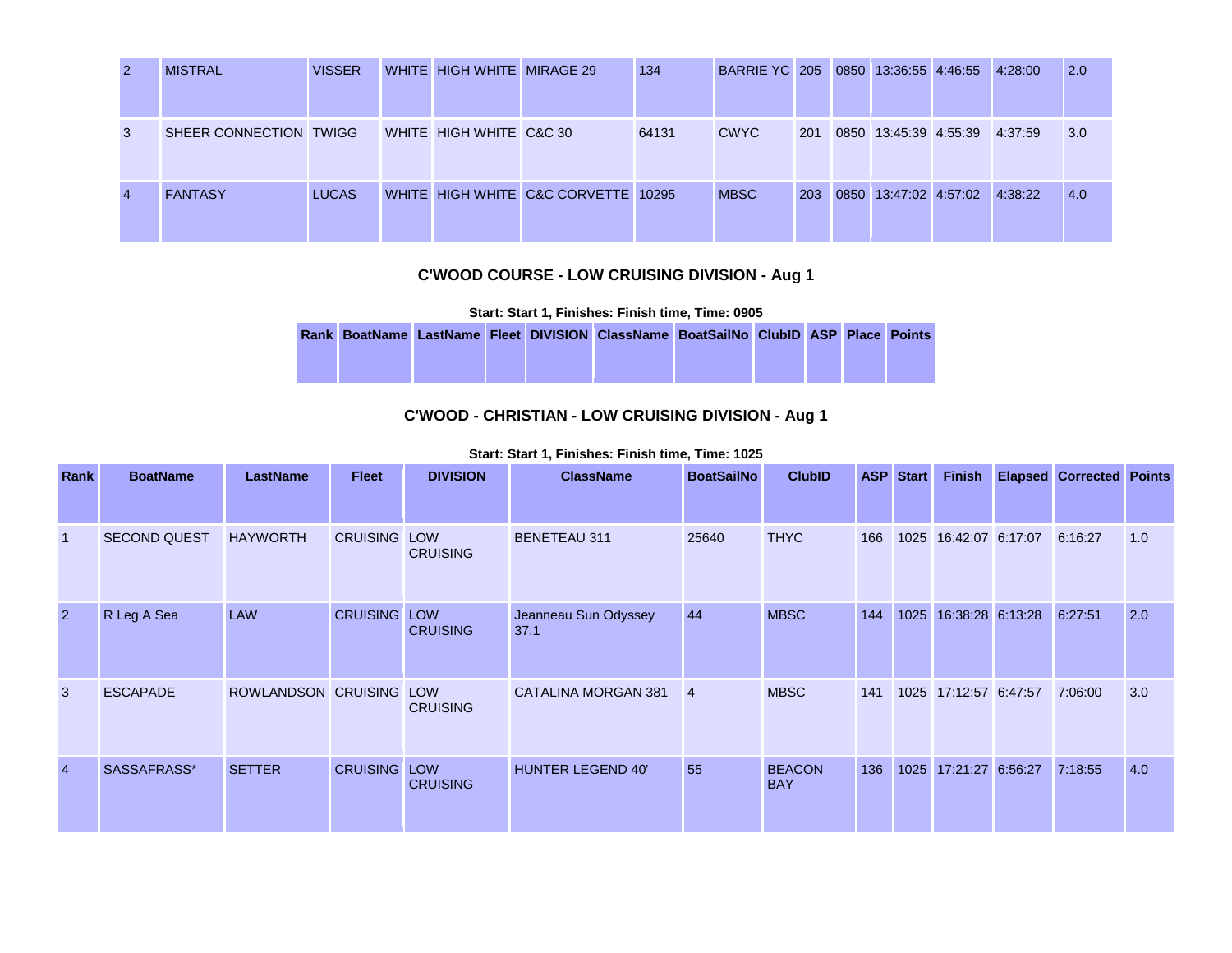| 5 | TE-HEREENY*              | <b>LOUIS</b> | <b>CRUISING LOW</b> | <b>CRUISING</b> | JEANNEAU 409              | 22 | <b>WYE HERT</b> | 113 | 1025 17:37:29 7:12:29 7:56:12 |  | 5.0 |
|---|--------------------------|--------------|---------------------|-----------------|---------------------------|----|-----------------|-----|-------------------------------|--|-----|
| 6 | <b>HAKUNA</b><br>MATATA* | <b>HOBBS</b> | <b>CRUISING LOW</b> | <b>CRUISING</b> | <b>HUNTER LEGEND 37.5</b> | 33 | <b>CWYC</b>     | 126 | 1025 17:55:38 7:30:38 8:03:57 |  | 6.0 |

# **CHRISTIAN-WESTERN - LOW CRUISING DIVISION - Aug 2**

| Rank            | <b>BoatName</b>         | <b>LastName</b>         | <b>Fleet</b>        | <b>DIVISION</b> | <b>ClassName</b>             | <b>BoatSailNo</b> | <b>ClubID</b>               |     | <b>ASP</b> Start |                       |         | Finish Elapsed Corrected Points |     |
|-----------------|-------------------------|-------------------------|---------------------|-----------------|------------------------------|-------------------|-----------------------------|-----|------------------|-----------------------|---------|---------------------------------|-----|
|                 |                         |                         |                     |                 |                              |                   |                             |     |                  |                       |         |                                 |     |
| $\overline{1}$  | <b>SECOND QUEST</b>     | <b>HAYWORTH</b>         | <b>CRUISING LOW</b> | <b>CRUISING</b> | <b>BENETEAU 311</b>          | 25640             | <b>THYC</b>                 | 166 |                  | 0905 12:16:58 3:11:58 |         | 3:11:38                         | 1.0 |
| $\overline{2}$  | R Leg A Sea             | <b>LAW</b>              | <b>CRUISING LOW</b> | <b>CRUISING</b> | Jeanneau Sun Odyssey<br>37.1 | 44                | <b>MBSC</b>                 | 144 |                  | 0905 12:21:03 3:16:03 |         | 3:23:36                         | 2.0 |
| 3               | SHOCKINGBEAUTY MELEKHOV |                         | <b>CRUISING LOW</b> | <b>CRUISING</b> | <b>HUNTER 35</b>             | 2                 | <b>CWYC</b>                 | 159 |                  | 0905 130528           | 4:00:28 | 4:03:02                         | 3.0 |
| $\overline{4}$  | SASSAFRASS*             | <b>SETTER</b>           | <b>CRUISING LOW</b> | <b>CRUISING</b> | <b>HUNTER LEGEND 40'</b>     | 55                | <b>BEACON</b><br><b>BAY</b> | 136 |                  | 0905 13:06:31 4:01:31 |         | 4:14:33                         | 4.0 |
| $5\overline{)}$ | <b>HAKUNA MATATA*</b>   | <b>HOBBS</b>            | <b>CRUISING LOW</b> | <b>CRUISING</b> | HUNTER LEGEND 37.5           | 33                | <b>CWYC</b>                 | 126 |                  | 0905 13:08:43 4:03:43 |         | 4:21:44                         | 5.0 |
| 6               | <b>ESCAPADE</b>         | ROWLANDSON CRUISING LOW |                     | <b>CRUISING</b> | CATALINA MORGAN 381 4        |                   | <b>MBSC</b>                 | 141 |                  | 0905 13:22:26 4:17:26 |         | 4:28:49                         | 6.0 |
| 7               | TE-HEREENY*             | LOUIS                   | <b>CRUISING LOW</b> | <b>CRUISING</b> | JEANNEAU 409                 | 22                | <b>WYE HERT</b>             | 113 |                  | 0905 13:25:32 4:20:32 |         | 4:46:52                         | 7.0 |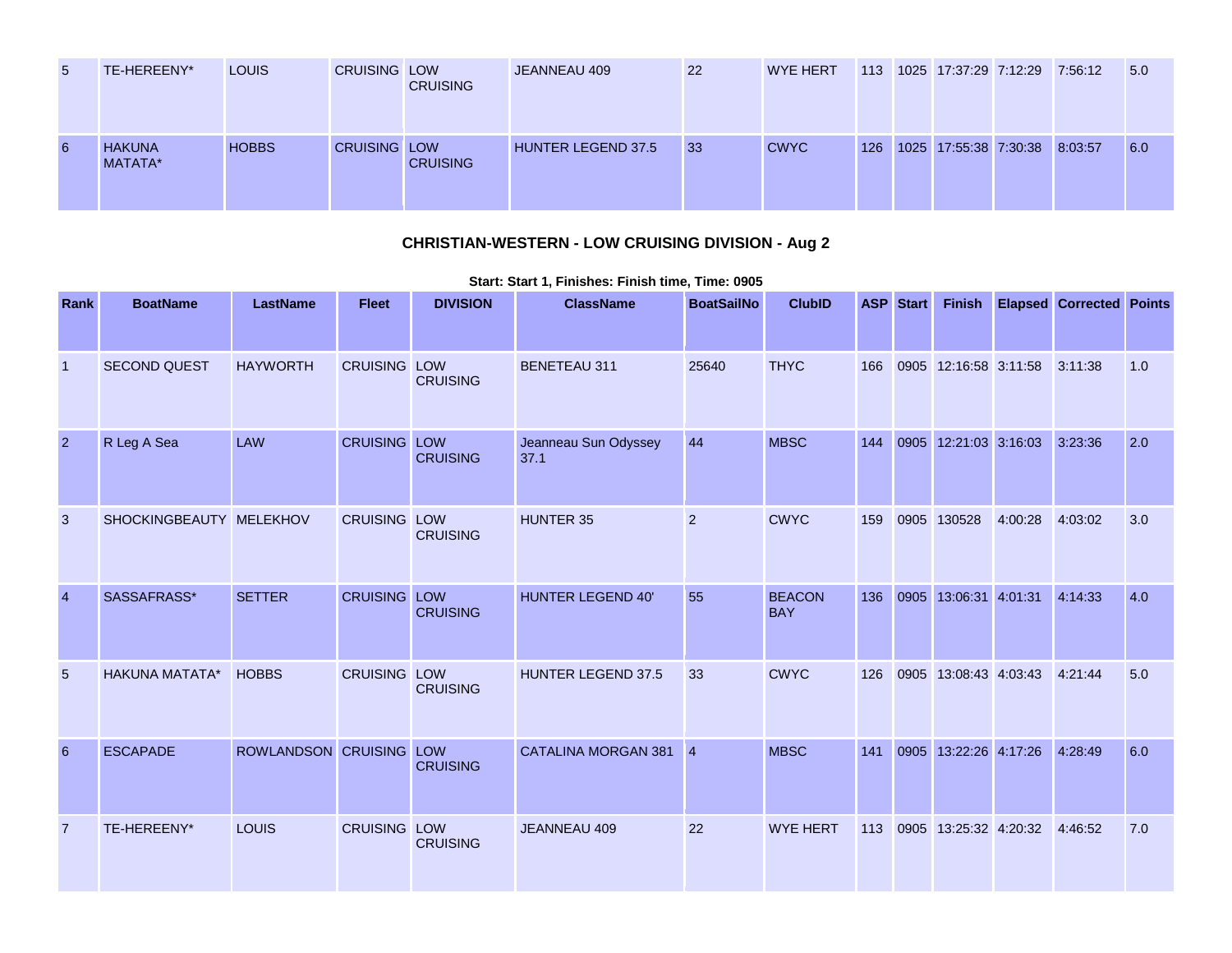## **WESTERN-SANS - LOW CRUISING DIVISION - Aug 2**

| Rank           | <b>BoatName</b>         | <b>LastName</b>         | <b>Fleet</b>        | <b>DIVISION</b> | <b>ClassName</b>             | <b>BoatSailNo</b> | <b>ClubID</b>               |     | <b>ASP</b> Start | <b>Finish</b>         |         | <b>Elapsed Corrected Points</b> |     |
|----------------|-------------------------|-------------------------|---------------------|-----------------|------------------------------|-------------------|-----------------------------|-----|------------------|-----------------------|---------|---------------------------------|-----|
| $\overline{1}$ | SECOND QUEST            | <b>HAYWORTH</b>         | <b>CRUISING LOW</b> | <b>CRUISING</b> | <b>BENETEAU 311</b>          | 25640             | <b>THYC</b>                 | 166 |                  | 1435 17:06:13 2:31:13 |         | 2:30:57                         | 1.0 |
| $\overline{2}$ | R Leg A Sea             | <b>LAW</b>              | <b>CRUISING LOW</b> | <b>CRUISING</b> | Jeanneau Sun Odyssey<br>37.1 | 44                | <b>MBSC</b>                 | 144 |                  | 1435 17:14:53 2:39:53 |         | 2:46:02                         | 2.0 |
| 3              | SHOCKINGBEAUTY MELEKHOV |                         | <b>CRUISING LOW</b> | <b>CRUISING</b> | <b>HUNTER 35</b>             | 2                 | <b>CWYC</b>                 | 159 |                  | 1435 172649           | 2:51:49 | 2:53:39                         | 3.0 |
| $\overline{4}$ | SASSAFRASS*             | <b>SETTER</b>           | <b>CRUISING LOW</b> | <b>CRUISING</b> | <b>HUNTER LEGEND 40'</b>     | 55                | <b>BEACON</b><br><b>BAY</b> | 136 |                  | 1435 17:24:35 2:49:35 |         | 2:58:44                         | 4.0 |
| 5              | HERE & NOW*             | <b>SUTHERLAND</b>       | <b>CRUISING LOW</b> | <b>CRUISING</b> | <b>CELESTIAL 48KTH</b>       | 66                | <b>MBSC</b>                 | 148 |                  | 1435 17:38:46 3:03:46 |         | 3:09:27                         | 5.0 |
| 6              | <b>ESCAPADE</b>         | ROWLANDSON CRUISING LOW |                     | <b>CRUISING</b> | CATALINA MORGAN 381 4        |                   | <b>MBSC</b>                 | 141 |                  | 1435 175716           | 3:22:16 | 3:31:13                         | 6.0 |
| $\overline{7}$ | TE-HEREENY*             | LOUIS                   | <b>CRUISING LOW</b> | <b>CRUISING</b> | JEANNEAU 409                 | 22                | <b>WYE HERT</b>             | 113 |                  | 1435 17:56:47 3:21:47 |         | 3:42:11                         | 7.0 |

**Start: Start 1, Finishes: Finish time, Time: 1435** 

# **SANS-HOPE - LOW CRUISING DIVISION - Aug 3**

|      | Start: Start 1. Finishes: Finish time. Time: 0905 |          |              |                 |                  |                   |               |  |           |  |  |                                        |  |
|------|---------------------------------------------------|----------|--------------|-----------------|------------------|-------------------|---------------|--|-----------|--|--|----------------------------------------|--|
| Rank | <b>BoatName</b>                                   | LastName | <b>Fleet</b> | <b>DIVISION</b> | <b>ClassName</b> | <b>BoatSailNo</b> | <b>ClubID</b> |  | ASP Start |  |  | <b>Finish Elapsed Corrected Points</b> |  |
|      |                                                   |          |              |                 |                  |                   |               |  |           |  |  |                                        |  |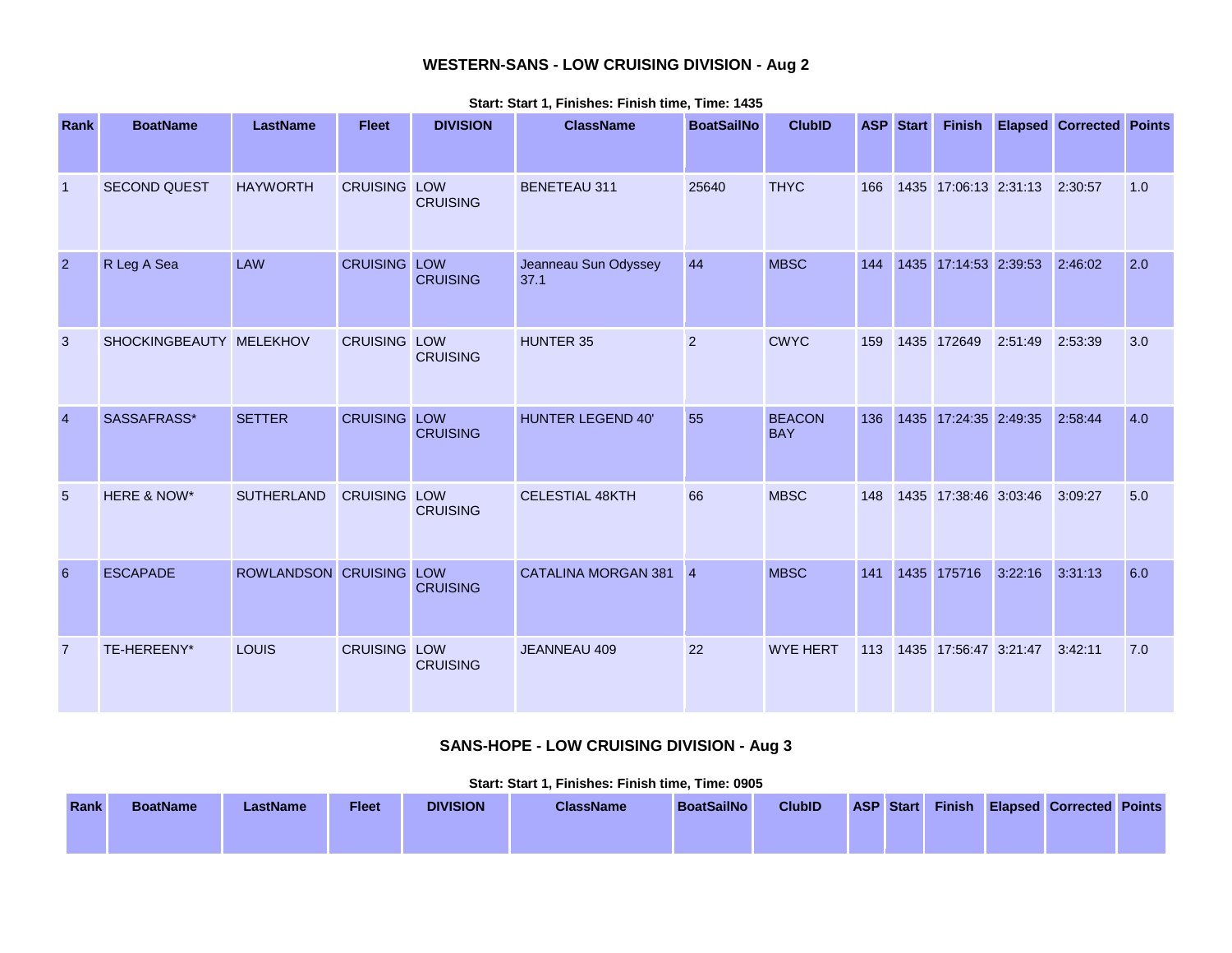| -1             | SECOND QUEST HAYWORTH |                   | CRUISING LOW CRUISING BENETEAU 311 |                                                        | 25640 | <b>THYC</b>                          | 166 | 0905 11:37:15 2:32:15 2:31:59 |         | 1.0 |
|----------------|-----------------------|-------------------|------------------------------------|--------------------------------------------------------|-------|--------------------------------------|-----|-------------------------------|---------|-----|
| $\overline{2}$ | SASSAFRASS*           | <b>SETTER</b>     |                                    | CRUISING LOW CRUISING HUNTER LEGEND 40'                | 55    | BEACON BAY 136 0905 11:33:59 2:28:59 |     |                               | 2:37:01 | 2.0 |
| 3              | HERE & NOW*           | <b>SUTHERLAND</b> |                                    | CRUISING LOW CRUISING CELESTIAL 48KTH                  | 66    | <b>MBSC</b>                          | 148 | 0905 11:44:35 2:39:35         | 2:44:31 | 3.0 |
| $\overline{4}$ | <b>ESCAPADE</b>       |                   |                                    | ROWLANDSON CRUISING LOW CRUISING CATALINA MORGAN 381 4 |       | <b>MBSC</b>                          | 141 | 0905 11:49:28 2:44:28         | 2:51:45 | 4.0 |
| 5              | TE-HEREENY*           | <b>LOUIS</b>      | CRUISING LOW CRUISING JEANNEAU 409 |                                                        | 22    | <b>WYE HERT</b>                      | 113 | 0905 12:09:52 3:04:52         | 3:23:33 | 5.0 |

#### **ROUND BECKWITH - LOW CRUISING DIVISION - Aug 3**

**Rank BoatName LastName Fleet DIVISION ClassName BoatSailNo ClubID ASP Start Finish Elapsed Corrected Points** 1 SECOND QUEST HAYWORTH CRUISING LOW CRUISING BENETEAU 311 25640 THYC 166 1405 16:16:05 2:11:05 2:10:51 1.0 2 ESCAPADE ROWLANDSON CRUISING LOW CRUISING CATALINA MORGAN 381 4 MBSC 141 1405 16:23:19 2:18:19 2:24:26 2.0 3 TE-HEREENY\* LOUIS CRUISING LOW CRUISING JEANNEAU 409 22 WYE HERT 113 1405 16:28:40 2:23:40 2:38:11 3.0

#### **Start: Start 1, Finishes: Finish time, Time: 1405**

### **CHRISTIAN-ADAMS PT - LOW CRUISING DIVISION - Aug 4**

|             |                 |                 |              |                 | لالات العامل العالمية العالمية المستقادة المناصر المناصر المناصر المناصر المناصر المستقادة المستقادة المستقادة |                   |               |                  |        |                                 |  |
|-------------|-----------------|-----------------|--------------|-----------------|----------------------------------------------------------------------------------------------------------------|-------------------|---------------|------------------|--------|---------------------------------|--|
| <b>Rank</b> | <b>BoatName</b> | <b>LastName</b> | <b>Fleet</b> | <b>DIVISION</b> | <b>ClassName</b>                                                                                               | <b>BoatSailNo</b> | <b>ClubID</b> | <b>ASP Start</b> | Finish | <b>Elapsed Corrected Points</b> |  |
|             |                 |                 |              |                 |                                                                                                                |                   |               |                  |        |                                 |  |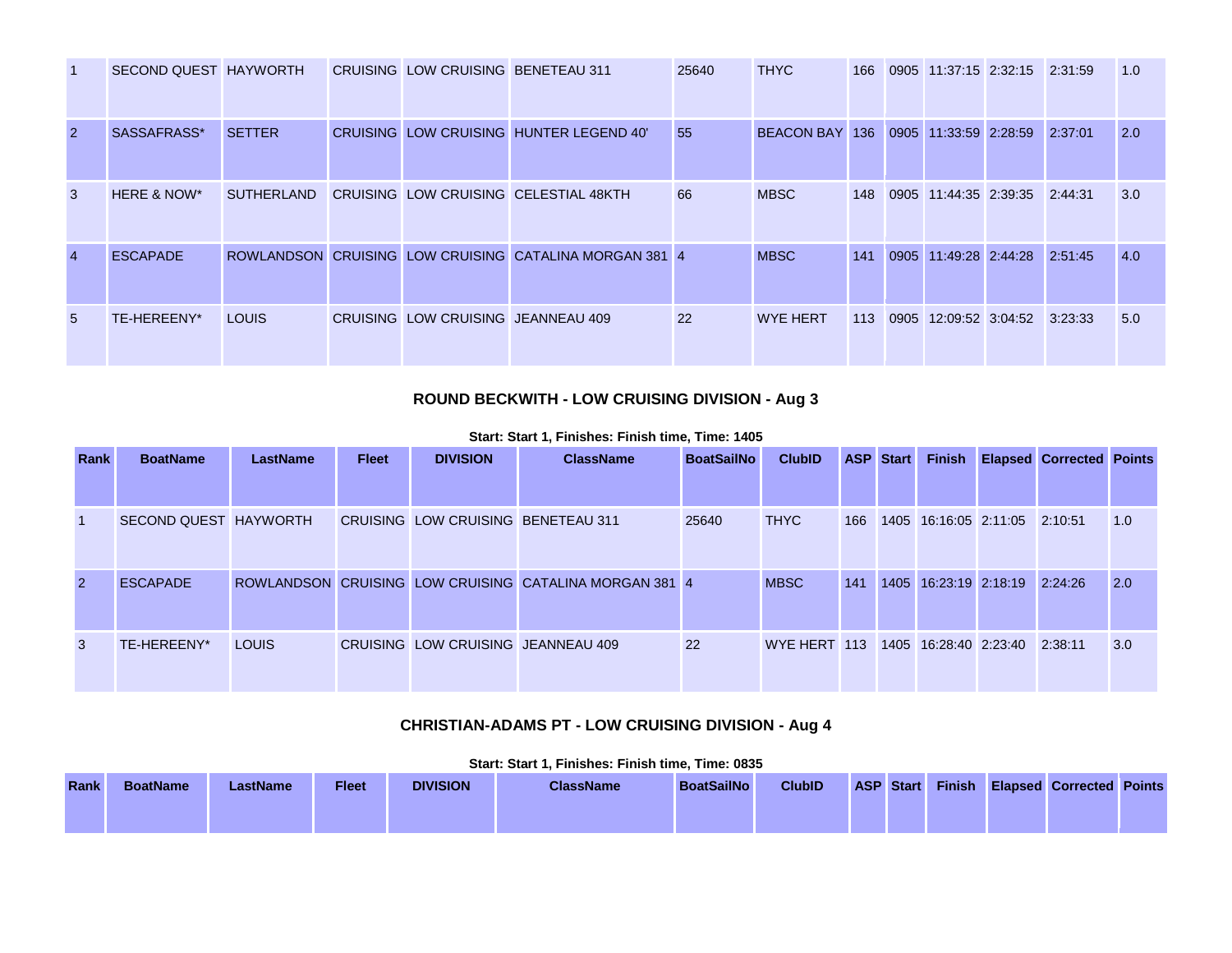| $\vert$ 1      | R Leg A Sea        | LAW |                                    | CRUISING LOW CRUISING Jeanneau Sun Odyssey 37.1 44   |                | <b>MBSC</b>                          | 144 | 0835 13:18:05 4:43:05 4:53:59 |         | 1.0 |
|----------------|--------------------|-----|------------------------------------|------------------------------------------------------|----------------|--------------------------------------|-----|-------------------------------|---------|-----|
| <sup>2</sup>   | <b>ESCAPADE</b>    |     |                                    | ROWLANDSON CRUISING LOW CRUISING CATALINA MORGAN 381 | $\overline{4}$ | <b>MBSC</b>                          | 141 | 0835 13:27:09 4:52:09         | 5:05:05 | 2.0 |
| 3              | SASSAFRASS* SETTER |     |                                    | CRUISING LOW CRUISING HUNTER LEGEND 40'              | 55             | BEACON BAY 136 0835 13:43:40 5:08:40 |     |                               | 5:25:19 | 3.0 |
| $\overline{4}$ | TE-HEREENY* LOUIS  |     | CRUISING LOW CRUISING JEANNEAU 409 |                                                      | 22             | <b>WYE HERT</b>                      | 113 | 0835 13:37:18 5:02:18         | 5:32:51 | 4.0 |

### **C'WOOD COURSE - LOW FLYING DIVISION - Aug 1**

**Start: Start 3, Finishes: Finish time, Time: 0926** 

|  |  | Rank BoatName LastName Fleet DIVISION ClassName BoatSailNo ClubID ASP Place Points |  |  |  |
|--|--|------------------------------------------------------------------------------------|--|--|--|
|  |  |                                                                                    |  |  |  |
|  |  |                                                                                    |  |  |  |

### **C'WOOD - CHRISTIAN - LOW FLYING DIVISION - Aug 1**

#### **Start: Start 3, Finishes: Finish time, Time: 1126**

| Rank           | <b>BoatName</b>        | LastName      | <b>Fleet</b> | <b>DIVISION</b>                     | <b>ClassName</b>                     | BoatSailNo ClubID ASP Start |         |  | <b>Finish</b>         | <b>Elapsed Corrected Points</b> |     |
|----------------|------------------------|---------------|--------------|-------------------------------------|--------------------------------------|-----------------------------|---------|--|-----------------------|---------------------------------|-----|
|                |                        |               |              |                                     |                                      |                             |         |  |                       |                                 |     |
| $\vert$ 1      | <b>BUSH WACKER REE</b> |               |              |                                     | FLYING LOW FLYING SOVEREL 33-2 IB 26 |                             | CWYC 88 |  | 1126 16:03:09 4:37:09 | 5:20:45                         | 1.0 |
| $\overline{2}$ | CRAZY 8                | <b>WIMMER</b> |              |                                     | FLYING LOW FLYING BENETEAU 37.5      | 130                         | THYC 81 |  | 1126 16:03:09 4:37:09 | 5:25:24                         | 2.0 |
| 3              | <b>ELUSIVE</b>         |               |              | MATHESON FLYING LOW FLYING J 120 CF |                                      | 50306                       | NONE 50 |  | 1126 15:58:46 4:32:46 | 5:42:15                         | 3.0 |

### **CHRISTIAN-WESTERN - LOW FLYING DIVISION - Aug 2**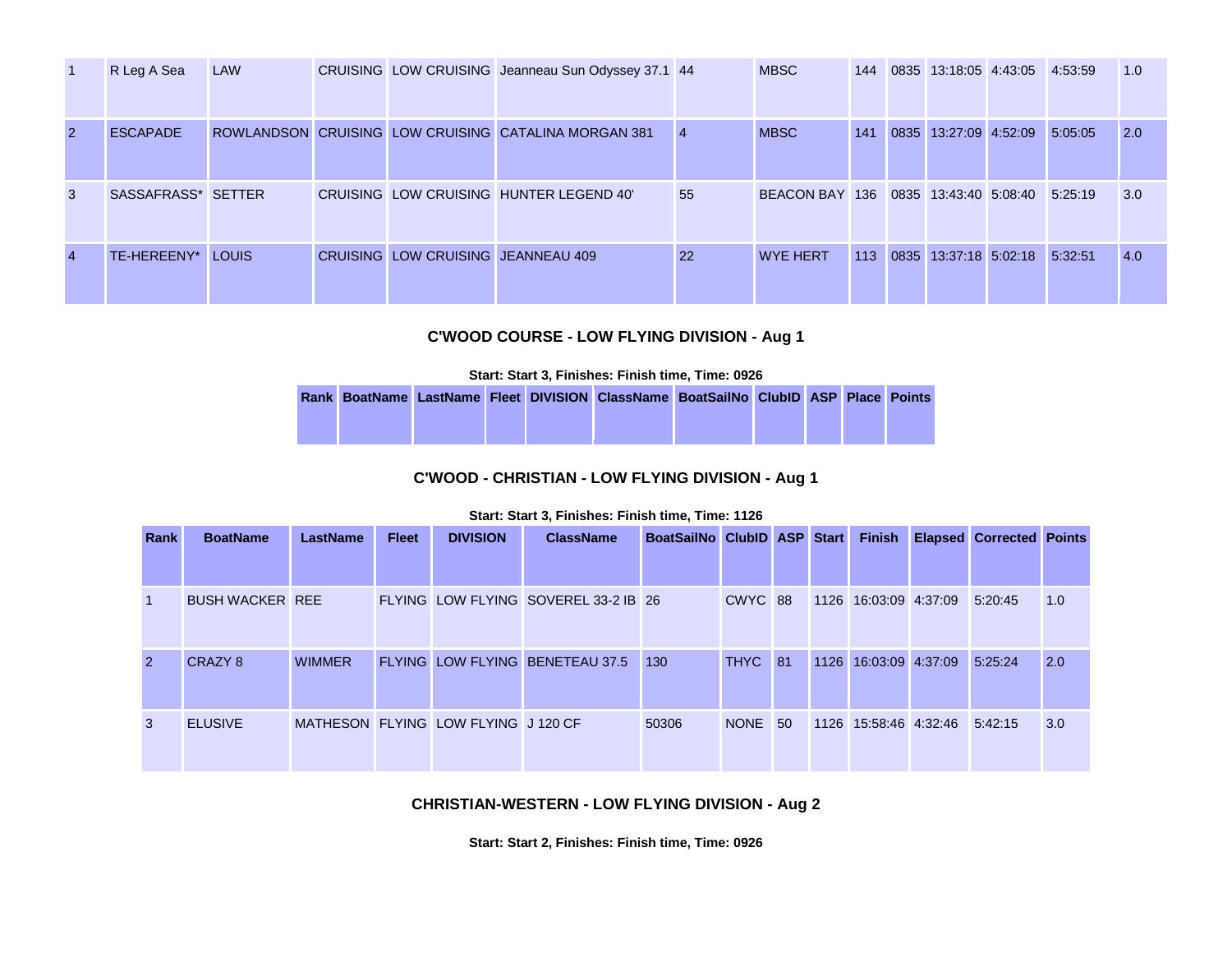| Rank           | <b>BoatName</b>        | <b>LastName</b> | <b>Fleet</b> | <b>DIVISION</b>                     | <b>ClassName</b>                     | BoatSailNo ClubID ASP Start |         |  | <b>Finish</b>         |                               | <b>Elapsed Corrected Points</b> |     |
|----------------|------------------------|-----------------|--------------|-------------------------------------|--------------------------------------|-----------------------------|---------|--|-----------------------|-------------------------------|---------------------------------|-----|
|                |                        |                 |              |                                     |                                      |                             |         |  |                       |                               |                                 |     |
| $\overline{1}$ | CRAZY 8                | <b>WIMMER</b>   |              |                                     | FLYING LOW FLYING BENETEAU 37.5 130  |                             | THYC 81 |  | 0926 11:59:57 2:33:57 |                               | 3:00:45                         | 1.0 |
| $\overline{2}$ | <b>BUSH WACKER REE</b> |                 |              |                                     | FLYING LOW FLYING SOVEREL 33-2 IB 26 |                             | CWYC 88 |  |                       | 0926 12:13:38 2:47:38 3:14:00 |                                 | 2.0 |
| 3              | <b>ELUSIVE</b>         |                 |              | MATHESON FLYING LOW FLYING J 120 CF |                                      | 50306                       | NONE 50 |  | 0926 12:08:19 2:42:19 |                               | 3:23:40                         | 3.0 |

# **WESTERN-SANS - LOW FLYING DIVISION - Aug 2**

|                |                 |                                           |              |                 |                                                                                                   |                                      |             |                          | 1:59:07                                                     |                                                | 1.0                                                              |
|----------------|-----------------|-------------------------------------------|--------------|-----------------|---------------------------------------------------------------------------------------------------|--------------------------------------|-------------|--------------------------|-------------------------------------------------------------|------------------------------------------------|------------------------------------------------------------------|
|                |                 |                                           |              |                 |                                                                                                   |                                      |             |                          |                                                             |                                                |                                                                  |
| CRAZY 8        | <b>WIMMER</b>   |                                           |              |                 | 130                                                                                               |                                      |             |                          |                                                             |                                                | 2.0                                                              |
|                |                 |                                           |              |                 |                                                                                                   |                                      |             |                          |                                                             |                                                |                                                                  |
| <b>ELUSIVE</b> |                 |                                           |              |                 | 50306                                                                                             |                                      |             |                          |                                                             |                                                | 3.0                                                              |
|                |                 |                                           |              |                 |                                                                                                   |                                      |             |                          |                                                             |                                                |                                                                  |
|                | <b>BoatName</b> | <b>LastName</b><br><b>BUSH WACKER REE</b> | <b>Fleet</b> | <b>DIVISION</b> | <b>ClassName</b><br><b>FLYING LOW FLYING BENETEAU 37.5</b><br>MATHESON FLYING LOW FLYING J 120 CF | FLYING LOW FLYING SOVEREL 33-2 IB 26 | <b>NONE</b> | CWYC 88<br>THYC 81<br>50 | BoatSailNo ClubID ASP Start<br><b>Finish</b><br>1452 165107 | 1452 16:51:47 1:59:47<br>1452 16:46:15 1:54:15 | <b>Elapsed Corrected Points</b><br>2:17:51<br>2:20:38<br>2:23:21 |

#### **Start: Start 2, Finishes: Finish time, Time: 1452**

### **SANS-HOPE - LOW FLYING DIVISION - Aug 3**

| Rank | <b>BoatName</b> | <b>LastName</b> | <b>Fleet</b> | <b>DIVISION</b> | <b>ClassName</b>                    | BoatSailNo ClubID ASP Start |         |  |                               | <b>Finish Elapsed Corrected Points</b> |     |
|------|-----------------|-----------------|--------------|-----------------|-------------------------------------|-----------------------------|---------|--|-------------------------------|----------------------------------------|-----|
|      | CRAZY 8         | <b>WIMMER</b>   |              |                 | FLYING LOW FLYING BENETEAU 37.5 130 |                             | THYC 81 |  | 0926 11:42:04 2:16:04 2:39:46 |                                        | 1.0 |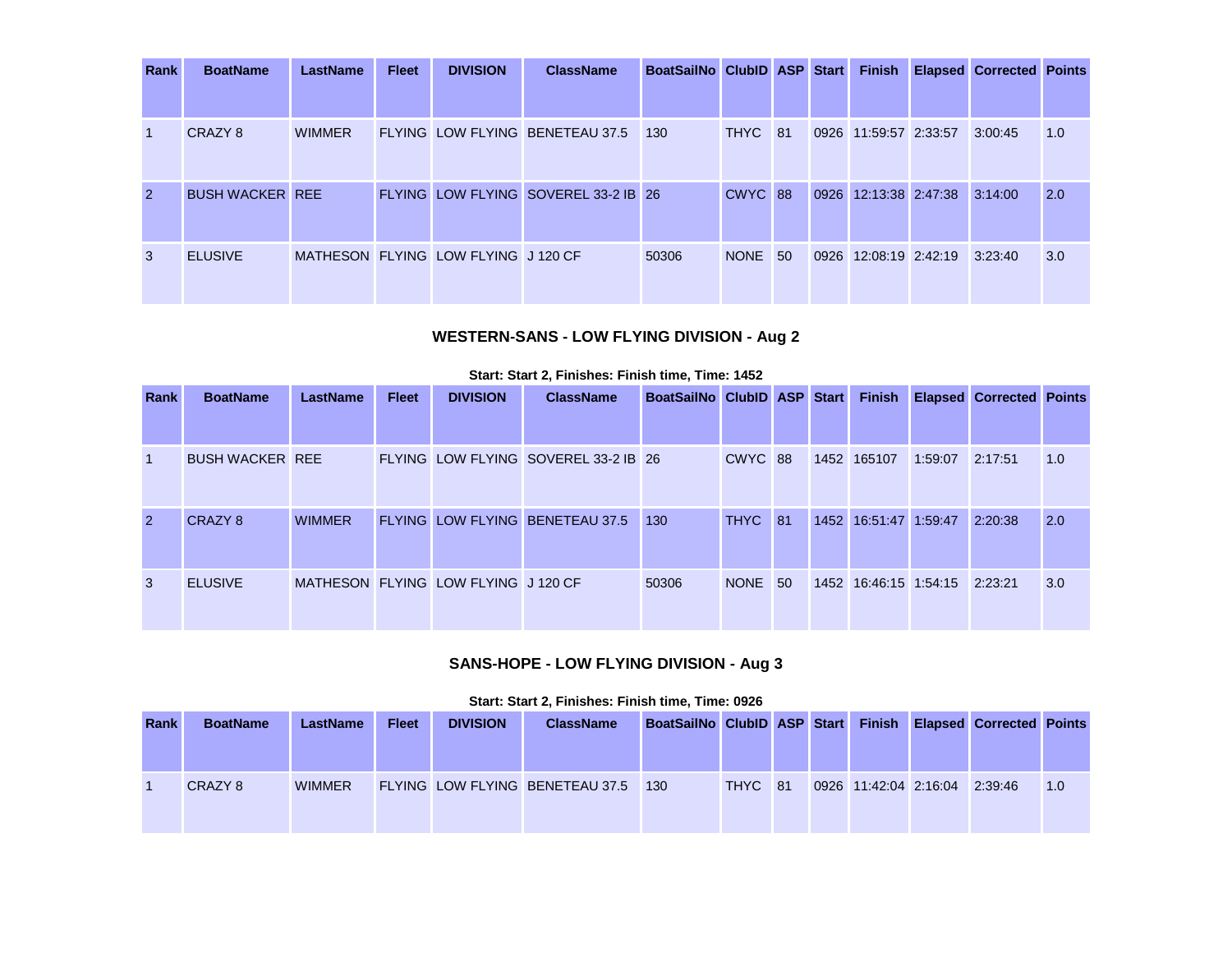| $\overline{2}$ | <b>ELUSIVE</b>         |  | MATHESON FLYING LOW FLYING J 120 CF |                                      | 50306 | NONE 50 |  | 0926 11:34:55 2:08:55 2:41:45 |  | 12.0         |
|----------------|------------------------|--|-------------------------------------|--------------------------------------|-------|---------|--|-------------------------------|--|--------------|
| $\mathbf{3}$   | <b>BUSH WACKER REE</b> |  |                                     | FLYING LOW FLYING SOVEREL 33-2 IB 26 |       | CWYC 88 |  | 0926 11:48:40 2:22:40 2:45:07 |  | $\sqrt{3.0}$ |

# **ROUND BECKWITH - LOW FLYING DIVISION - Aug 3**

| <b>Rank</b>  | <b>BoatName</b>        | LastName      | <b>Fleet</b> | <b>DIVISION</b>                     | <b>ClassName</b>                     | <b>BoatSailNo ClubID ASP Start</b> |             |    | <b>Finish</b>         | <b>Elapsed Corrected Points</b> |     |
|--------------|------------------------|---------------|--------------|-------------------------------------|--------------------------------------|------------------------------------|-------------|----|-----------------------|---------------------------------|-----|
| $\mathbf{1}$ | CRAZY 8                | <b>WIMMER</b> |              |                                     | FLYING LOW FLYING BENETEAU 37.5      | 130                                | THYC 81     |    | 1426 16:06:47 1:40:47 | 1:58:20                         | 1.0 |
| 2            | <b>BUSH WACKER REE</b> |               |              |                                     | FLYING LOW FLYING SOVEREL 33-2 IB 26 |                                    | CWYC 88     |    | 1426 16:10:19 1:44:19 | 2:00:44                         | 2.0 |
| 3            | <b>ELUSIVE</b>         |               |              | MATHESON FLYING LOW FLYING J 120 CF |                                      | 50306                              | <b>NONE</b> | 50 | 1426 16:02:14 1:36:14 | 2:00:45                         | 3.0 |

#### **Start: Start 2, Finishes: Finish time, Time: 1426**

### **CHRISTIAN-ADAMS PT - LOW FLYING DIVISION - Aug 4**

| <b>Rank</b>    | <b>BoatName</b>        | LastName      | <b>Fleet</b> | <b>DIVISION</b>                     | <b>ClassName</b>                     | BoatSailNo ClubID ASP Start |             |        |      | <b>Finish</b>         | <b>Elapsed Corrected Points</b> |     |
|----------------|------------------------|---------------|--------------|-------------------------------------|--------------------------------------|-----------------------------|-------------|--------|------|-----------------------|---------------------------------|-----|
| $\vert$ 1      | <b>BUSH WACKER REE</b> |               |              |                                     | FLYING LOW FLYING SOVEREL 33-2 IB 26 |                             | CWYC 88     |        |      | 0856 12:58:02 4:02:02 | 4:40:07                         | 1.0 |
| $\overline{2}$ | CRAZY 8                | <b>WIMMER</b> |              |                                     | FLYING LOW FLYING BENETEAU 37.5      | 130                         | <b>THYC</b> | $\P81$ | 0856 | 12:59:24 4:03:24      | 4:45:47                         | 2.0 |
| 3              | <b>ELUSIVE</b>         |               |              | MATHESON FLYING LOW FLYING J 120 CF |                                      | 50306                       | NONE 50     |        |      | 0856 13:18:21 4:22:21 | 5:29:11                         | 3.0 |

#### **Start: Start 2, Finishes: Finish time, Time: 0856**

**C'WOOD COURSE - LOW WHITE DIVISION - Aug 1**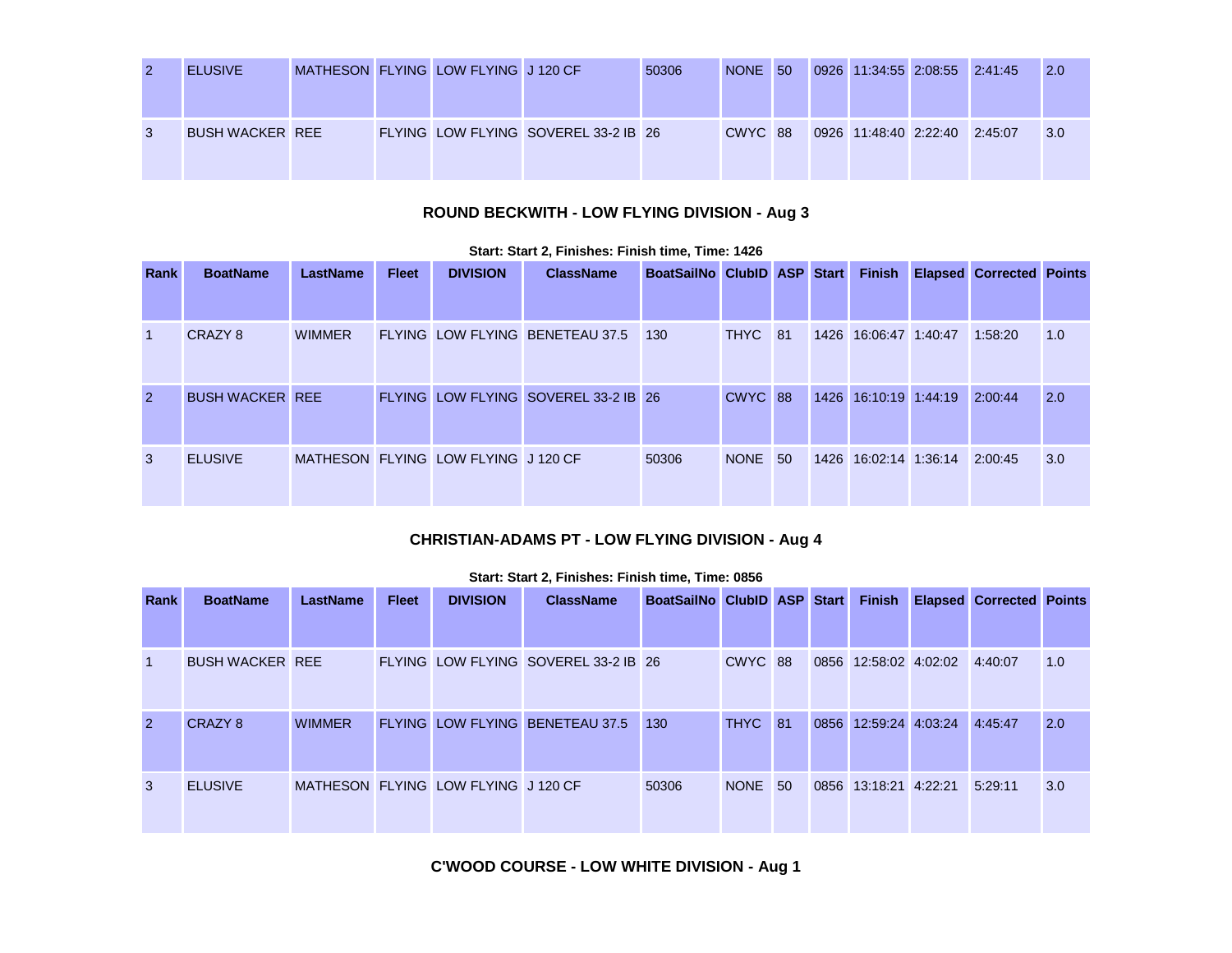**Start: Start 2, Finishes: Finish time, Time: 0920** 

|  |  | Rank BoatName LastName Fleet DIVISION ClassName BoatSailNo ClubID ASP Place Points |  |  |  |
|--|--|------------------------------------------------------------------------------------|--|--|--|
|  |  |                                                                                    |  |  |  |
|  |  |                                                                                    |  |  |  |

### **C'WOOD - CHRISTIAN - LOW WHITE DIVISION - Aug 1**

| Rank           | <b>BoatName</b>   | <b>LastName</b> | <b>Fleet</b> | <b>DIVISION</b>           | <b>ClassName</b>                                        | BoatSailNo ClubID ASP Start |                 |     |      | <b>Finish</b>         | <b>Elapsed Corrected Points</b> |     |
|----------------|-------------------|-----------------|--------------|---------------------------|---------------------------------------------------------|-----------------------------|-----------------|-----|------|-----------------------|---------------------------------|-----|
| $\mathbf{1}$   | <b>SGIAN DUBH</b> | <b>YOUNG</b>    |              |                           | WHITE LOW WHITE NIAGARA 26 OB CAN 14                    |                             | <b>CWYC</b> 198 |     |      | 1120 16:28:14 5:08:14 | 4:51:16                         | 1.0 |
| $\overline{2}$ |                   |                 |              |                           | EXPRESSION PARKHURST WHITE LOW WHITE GOMAN EXP 30 32017 |                             | <b>MBSC</b>     | 162 | 1120 | 16:32:38 5:12:38      | 5:14:18                         | 2.0 |
| 3              | <b>CORSAIR VI</b> | <b>WINKS</b>    |              |                           | WHITE LOW WHITE C&C34/36+WK                             | 28                          | <b>MBSC</b>     | 127 |      | 1120 16:23:49 5:03:49 | 5:25:40                         | 3.0 |
| $\overline{4}$ | <b>KILTY</b>      | <b>SCHLORFF</b> |              | WHITE LOW WHITE TARTAN 33 |                                                         | 159                         | <b>MBSC</b>     | 187 | 1120 | 17:17:45 5:57:45      | 5:44:22                         | 4.0 |

#### **Start: Start 2, Finishes: Finish time, Time: 1120**

### **CHRISTIAN-WESTERN - LOW WHITE DIVISION - Aug 2**

| <b>Rank</b>    | <b>BoatName</b>   | <b>LastName</b> | <b>Fleet</b> | <b>DIVISION</b> | <b>ClassName</b>                                        | BoatSailNo ClubID ASP Start |             |     | <b>Finish</b>                 | <b>Elapsed Corrected Points</b> |     |
|----------------|-------------------|-----------------|--------------|-----------------|---------------------------------------------------------|-----------------------------|-------------|-----|-------------------------------|---------------------------------|-----|
|                |                   |                 |              |                 |                                                         |                             |             |     |                               |                                 |     |
| $\overline{1}$ | <b>SGIAN DUBH</b> | <b>YOUNG</b>    |              |                 | WHITE LOW WHITE NIAGARA 26 OB CAN 14                    |                             | <b>CWYC</b> | 198 | 0920 12:26:41 3:06:41         | 2:56:24                         | 1.0 |
| $\overline{2}$ |                   |                 |              |                 | EXPRESSION PARKHURST WHITE LOW WHITE GOMAN EXP 30 32017 |                             | <b>MBSC</b> | 162 | 0920 12:40:37 3:20:37         | 3:21:41                         | 2.0 |
| 3              | <b>CORSAIR VI</b> | <b>WINKS</b>    |              |                 | WHITE LOW WHITE C&C34/36+WK                             | 28                          | <b>MBSC</b> | 127 | 0920 12:51:20 3:31:20 3:46:32 |                                 | 3.0 |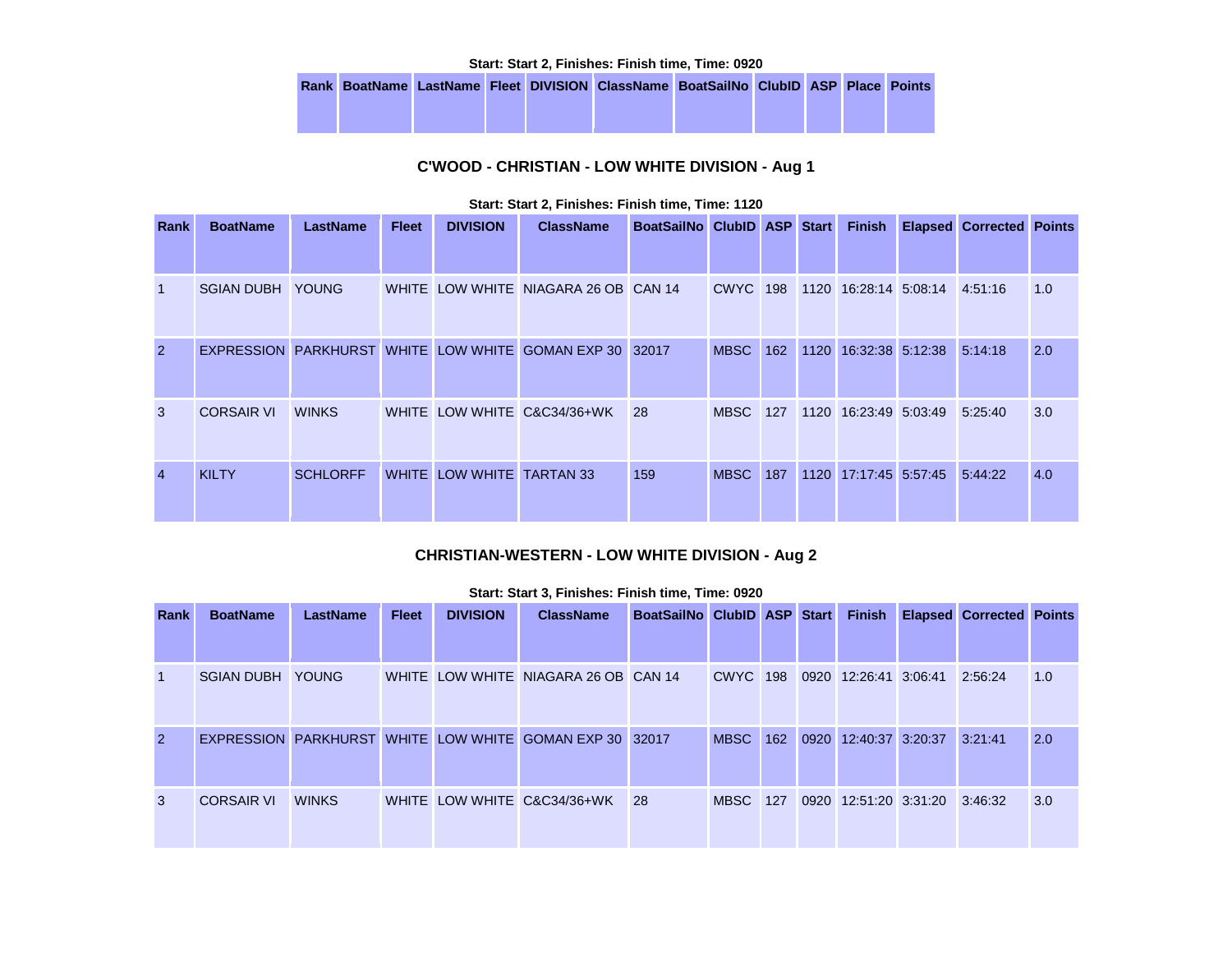| <b>KILTY</b> | <b>SCHLORFF</b> | WHITE LOW WHITE TARTAN 33 | 159 | <b>MBSC</b> | 187 | 0920 12:49:08 DSQ |  | 5.0 |
|--------------|-----------------|---------------------------|-----|-------------|-----|-------------------|--|-----|
|              |                 |                           |     |             |     |                   |  |     |

# **WESTERN-SANS - LOW WHITE DIVISION - Aug 2**

| Rank           | <b>BoatName</b>         | <b>LastName</b> | <b>Fleet</b> | <b>DIVISION</b>           | <b>ClassName</b>                                  | BoatSailNo ClubID ASP Start |                 |     | <b>Finish</b>         | <b>Elapsed Corrected Points</b> |     |
|----------------|-------------------------|-----------------|--------------|---------------------------|---------------------------------------------------|-----------------------------|-----------------|-----|-----------------------|---------------------------------|-----|
| $\mathbf{1}$   | <b>SGIAN DUBH YOUNG</b> |                 |              |                           | WHITE LOW WHITE NIAGARA 26 OB CAN 14              |                             | <b>CWYC</b> 198 |     | 1445 17:13:08 2:28:08 | 2:19:59                         | 1.0 |
| 2              | <b>KILTY</b>            | <b>SCHLORFF</b> |              | WHITE LOW WHITE TARTAN 33 |                                                   | 159                         | <b>MBSC</b>     | 187 | 1445 17:27:05 2:42:05 | 2:36:01                         | 2.0 |
| 3              |                         |                 |              |                           | EXPRESSION PARKHURST WHITE LOW WHITE GOMAN EXP 30 | 32017                       | <b>MBSC</b>     | 162 | 1445 17:26:08 2:41:08 | 2:41:59                         | 3.0 |
| $\overline{4}$ | <b>CORSAIR VI</b>       | <b>WINKS</b>    |              |                           | WHITE LOW WHITE C&C34/36+WK                       | 28                          | <b>MBSC</b>     | 127 | 1445 17:21:56 2:36:56 | 2:48:13                         | 4.0 |

#### **Start: Start 3, Finishes: Finish time, Time: 1445**

# **SANS-HOPE - LOW WHITE DIVISION - Aug 3**

| Rank           | <b>BoatName</b>   | <b>LastName</b> | <b>Fleet</b> | <b>DIVISION</b>           | <b>ClassName</b>                                        | BoatSailNo ClubID ASP Start |                 |     | <b>Finish</b>                 | <b>Elapsed Corrected Points</b> |     |
|----------------|-------------------|-----------------|--------------|---------------------------|---------------------------------------------------------|-----------------------------|-----------------|-----|-------------------------------|---------------------------------|-----|
|                |                   |                 |              |                           |                                                         |                             |                 |     |                               |                                 |     |
| $\vert$ 1      | <b>SGIAN DUBH</b> | <b>YOUNG</b>    |              |                           | WHITE LOW WHITE NIAGARA 26 OB CAN 14                    |                             | <b>CWYC 198</b> |     | 0920 11:53:08 2:33:08         | 2:24:42                         | 1.0 |
| $\overline{2}$ | <b>KILTY</b>      | <b>SCHLORFF</b> |              | WHITE LOW WHITE TARTAN 33 |                                                         | 159                         | <b>MBSC</b>     | 187 | 0920 11:56:32 2:36:32         | 2:30:41                         | 2.0 |
| 3              |                   |                 |              |                           | EXPRESSION PARKHURST WHITE LOW WHITE GOMAN EXP 30 32017 |                             | <b>MBSC</b>     | 162 | 0920 11:54:25 2:34:25 2:35:14 |                                 | 3.0 |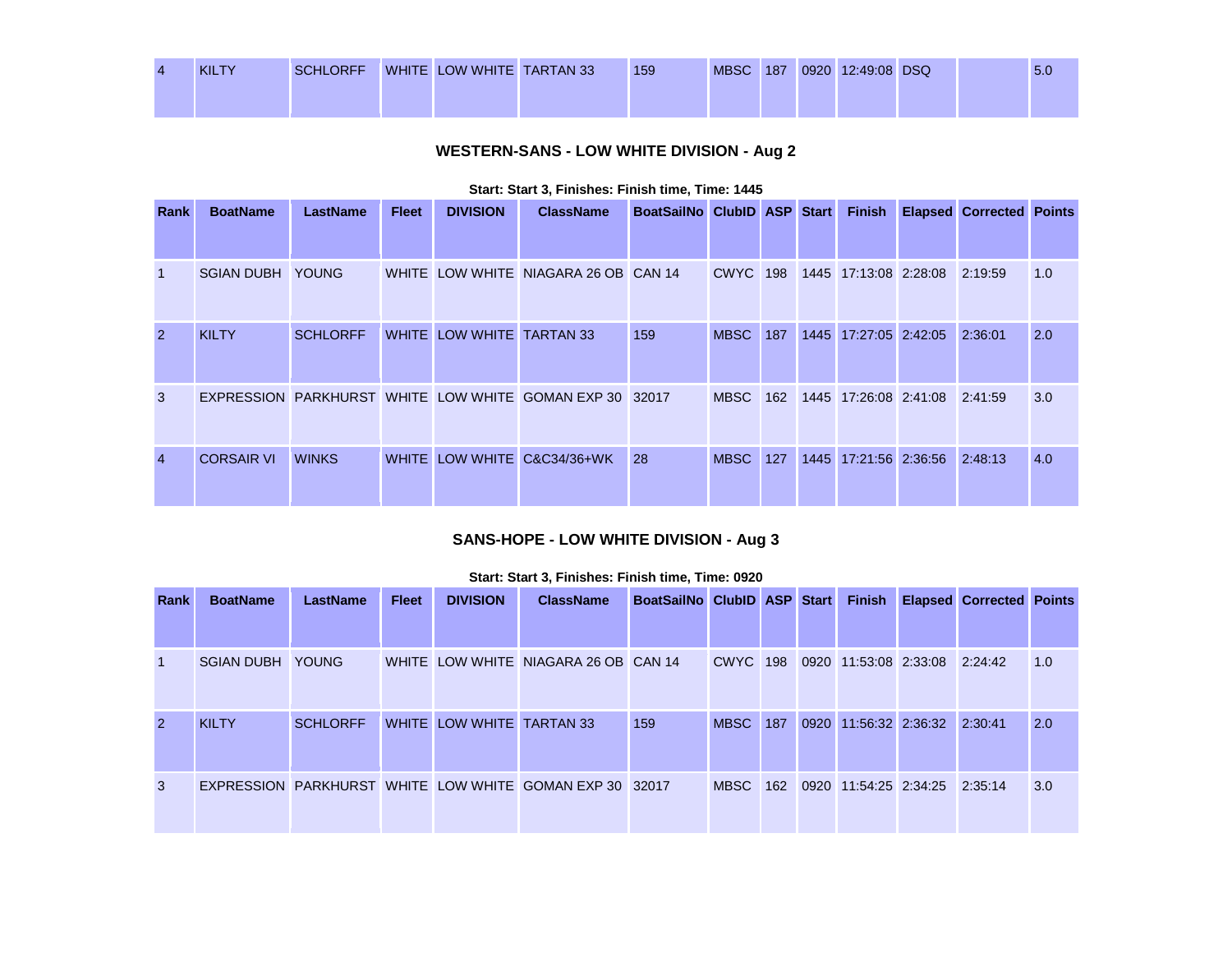| <b>CORSAIR VI</b> | <b>WINKS</b> |  | WHITE LOW WHITE C&C34/36+WK | -28 | <b>MBSC</b> | 127 | 0920 11:50:25 2:30:25 2:41:14 |  | -4.0 |
|-------------------|--------------|--|-----------------------------|-----|-------------|-----|-------------------------------|--|------|
|                   |              |  |                             |     |             |     |                               |  |      |

# **ROUND BECKWITH - LOW WHITE DIVISION - Aug 3**

| <b>Rank</b>    | <b>BoatName</b>   | <b>LastName</b> | <b>Fleet</b> | <b>DIVISION</b>           | <b>ClassName</b>                                        | BoatSailNo ClubID ASP Start |                 |     | <b>Finish</b>         | <b>Elapsed Corrected Points</b> |     |
|----------------|-------------------|-----------------|--------------|---------------------------|---------------------------------------------------------|-----------------------------|-----------------|-----|-----------------------|---------------------------------|-----|
| -1             | <b>SGIAN DUBH</b> | <b>YOUNG</b>    |              |                           | WHITE LOW WHITE NIAGARA 26 OB CAN 14                    |                             | <b>CWYC</b> 198 |     | 1420 16:22:07 2:02:07 | 1:55:24                         | 1.0 |
| $\overline{2}$ | <b>KILTY</b>      | <b>SCHLORFF</b> |              | WHITE LOW WHITE TARTAN 33 |                                                         | 159                         | <b>MBSC</b>     | 187 | 1420 16:26:36 2:06:36 | 2:01:52                         | 2.0 |
| 3              |                   |                 |              |                           | EXPRESSION PARKHURST WHITE LOW WHITE GOMAN EXP 30 32017 |                             | <b>MBSC</b>     | 162 | 1420 16:22:57 2:02:57 | 2:03:36                         | 3.0 |
| $\overline{4}$ | <b>CORSAIR VI</b> | <b>WINKS</b>    |              |                           | WHITE LOW WHITE C&C34/36+WK                             | 28                          | <b>MBSC</b>     | 127 | 1420 16:25:06 2:05:06 | 2:14:06                         | 4.0 |

#### **Start: Start 3, Finishes: Finish time, Time: 1420**

### **CHRISTIAN-ADAMS PT - LOW WHITE DIVISION - Aug 4**

| Start: Start 3, Finishes: Finish time, Time: 0850 |  |  |  |
|---------------------------------------------------|--|--|--|
|                                                   |  |  |  |

| Rank           | <b>BoatName</b>         | LastName        | <b>Fleet</b> | <b>DIVISION</b>           | <b>ClassName</b>                                        | BoatSailNo ClubID ASP Start |                 |     | <b>Finish</b>                 | <b>Elapsed Corrected Points</b> |     |
|----------------|-------------------------|-----------------|--------------|---------------------------|---------------------------------------------------------|-----------------------------|-----------------|-----|-------------------------------|---------------------------------|-----|
|                |                         |                 |              |                           |                                                         |                             |                 |     |                               |                                 |     |
|                | <b>SGIAN DUBH YOUNG</b> |                 |              |                           | WHITE LOW WHITE NIAGARA 26 OB CAN 14                    |                             | <b>CWYC</b> 198 |     | 0850 13:11:28 4:21:28         | 4:07:04                         | 1.0 |
| $\overline{2}$ |                         |                 |              |                           | EXPRESSION PARKHURST WHITE LOW WHITE GOMAN EXP 30 32017 |                             | <b>MBSC</b>     | 162 | 0850 13:14:39 4:24:39         | 4:26:04                         | 2.0 |
| 3              | <b>KILTY</b>            | <b>SCHLORFF</b> |              | WHITE LOW WHITE TARTAN 33 |                                                         | 159                         | <b>MBSC</b>     | 187 | 0850 13:42:13 4:52:13 4:41:17 |                                 | 3.0 |